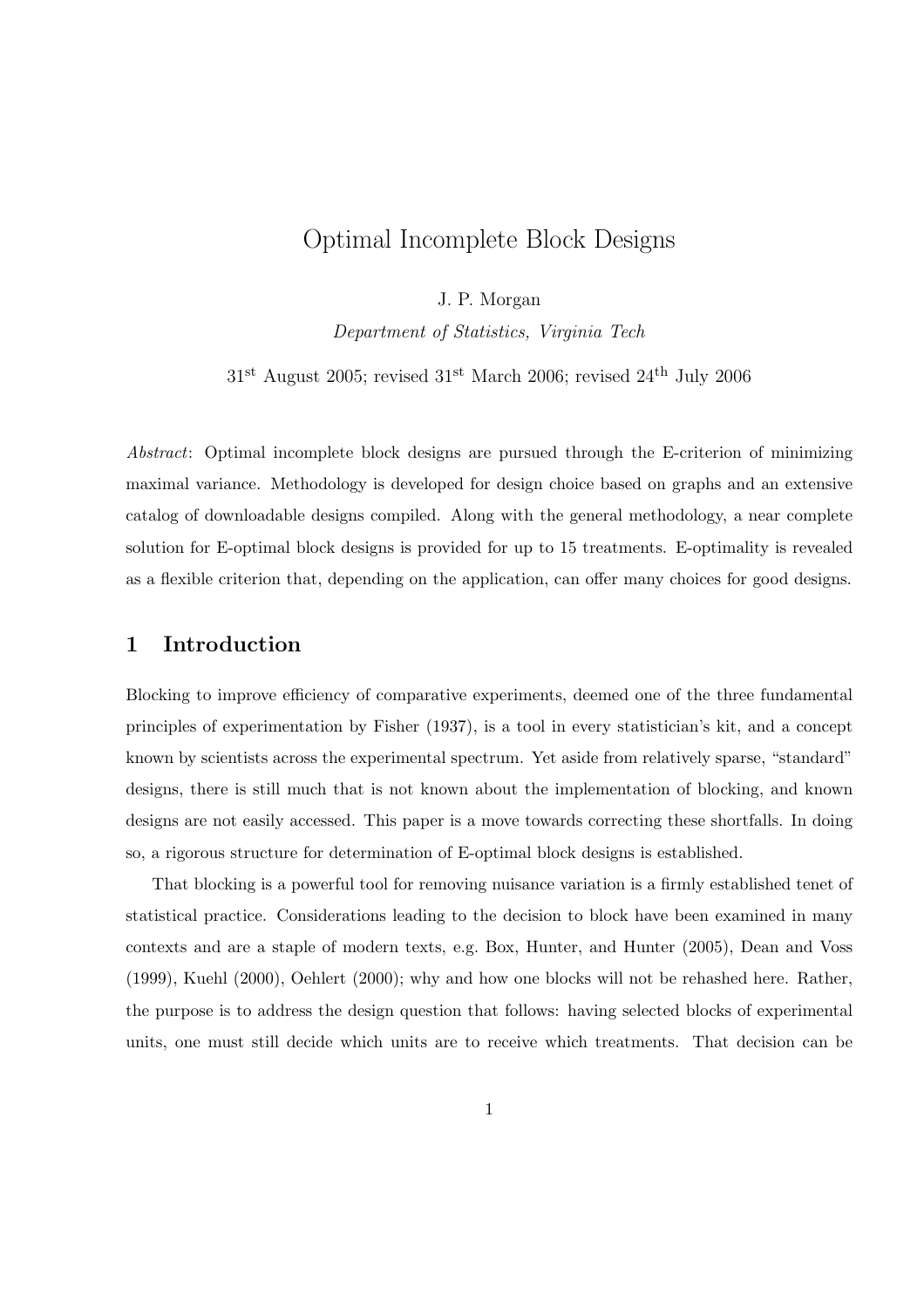driven by the variances it induces. The variance reduction achieved by blocking is not a priori measurable, nor is it affected by the treatment/unit assignment. But for any given blocking system, the variances of estimators (up to a scalar multiple) are a function only of that assignment, so that these variances can be a priori calculated. Design selection can be based upon summary measures of estimator variances.

Formally, a block design is just an assignment of  $v$  treatments to n experimental units that have been partitioned into b blocks of k units each. While the texts cited above illustrate that block designs appear in multitudinous applications, the unifying, underlying problem in choice of block design is succinctly stated: given  $(v, b, k)$ , what is the best assignment of treatments to units? Let  $\mathcal{D}(v, b, k)$  be the class of all possible assignments for given  $(v, b, k)$ , and use d to denote members of D, that is, to denote available designs. The problem is to choose  $d \in \mathcal{D}$ .

Many papers have been written addressing this problem; see Shah and Sinha (1989) for numerous references and later in this paper. The partial answers found are typically theorems of the form "if conditions  $X$  are satisfied then design  $Y$  is optimal." Due to combinatorial difficulties in optimization over discrete spaces, there has been no comprehensive solution for a practical range of v for all practical b and k. The main theoretical advance here allows computational power to be harnessed in bypassing a large measure of the combinatorial complexity.

Evaluation of a block design begins with the linear model. For  $y_{ju}$  the yield from unit u in block  $j$ , the model is

$$
y_{ju} = \mu + \beta_j + \tau_{d[ju]} + e_{ju} \tag{1}
$$

where as usual  $\mu$  is an overall mean,  $\beta_j$  the effect of block j,  $\tau_i$  the effect of treatment i, and the  $e_{ju}$  are uncorrelated, equivariable  $(\sigma^2)$ , random errors. The design function  $d[ju]$  in (1) reports the treatment assigned to unit  $(ju)$  by design d.

Now let  $N_d = (n_{dij})$  be the  $v \times b$  treatment×block incidence matrix determined by design d;  $n_{dij}$  is the number of units in block j assigned treatment i. Let  $r_{di}$  be the total number of units receiving treatment *i*. Then the information matrix for estimation of treatment effects is

$$
C_d = Diag(r_{d1}, \dots, r_{dv}) - \frac{1}{k} N_d N'_d \tag{2}
$$

All treatment contrasts are estimable if and only if  $C_d$  has rank  $v-1$  (Chakrabarti, 1962).  $D$  is restricted to contain only these designs.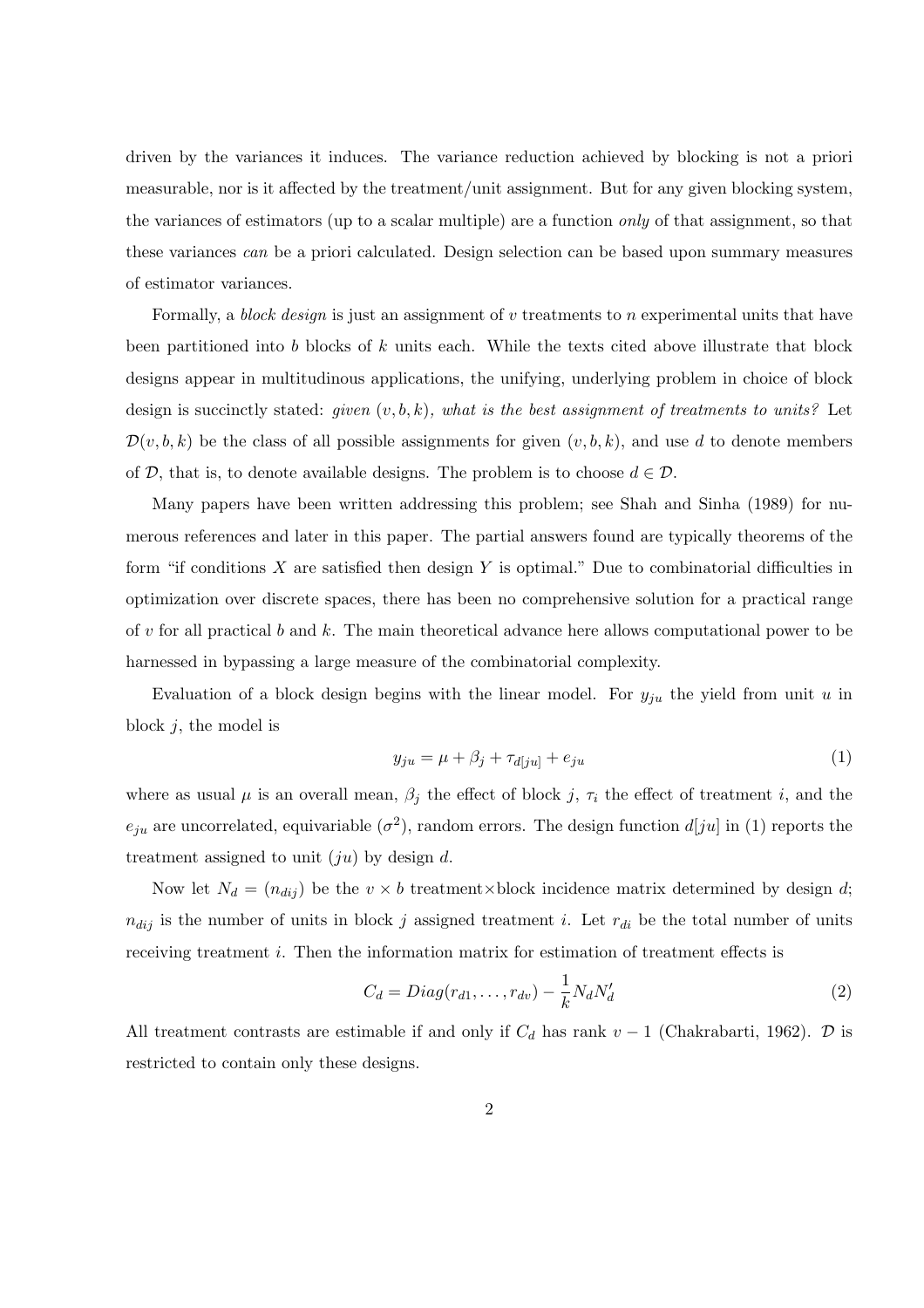Any generalized inverse of  $C_d$  is a covariance matrix for estimation of treatment contrasts  $l' \tau$ , that is,  $var(\widehat{l'}\widehat{\tau}) = \sigma^2 l' C_d^{-} l$ . Let  $z_{di} = \frac{1}{\mu_d}$  $\frac{1}{\mu_{di}}$  for the nonzero eigenvalues  $\mu_{d1} \leq \mu_{d2} \leq \ldots \leq \mu_{d,v-1}$  of  $C_d$ . Aside from  $\sigma^2$ , the  $z_{di}$  are variances for a normalized set of orthogonal treatment contrasts. Accordingly, choice of design can be based on minimizing summary functions of the  $z_{di}$ . The average variance of any set of  $v-1$  orthonormal contrasts is proportional to  $\sum_i z_{di}$ , and a design d minimizing this quantity is said to be A-optimal. D-optimal designs minimize  $\Pi_{i=1}^{v-1} z_{di}$ , this being proportional to the volume of the confidence ellipsoid for any  $v - 1$  orthonormal contrasts. The primary focus of this paper will be minimization of the E-criterion  $z_{d1}$ , which is proportional to the largest variance over all (normalized) treatment contrasts. A broad discussion of the E-criterion and its history can be found in Shah and Sinha (1989, chapter 3).

Optimality work based on criteria such as just discussed took hold with papers by Kiefer (1975) and John and Mitchell (1977). The former established rigorous optimality proofs in some very special cases. The latter generated designs based on an optimality conjecture. Both worked with settings for which  $v$  divides  $n$ , meaning that equal replication is possible and so covering the great majority of applications; this will also be done here.

John and Mitchell's (1977) conjecture is based on an equivalence between designs and graphs. Exploring that idea, and its relationship to one of Kiefer's (1975) key results, requires a few preliminary definitions. A block design d is binary if all  $n_{dij}$  are 0 or 1, that is, if no treatment is assigned to more than one unit in any block. For binary d, the diagonal elements of  $N_dN_d$  are the replication numbers  $r_{di}$ . Moreover, if d is also equireplicate (all  $r_{di}$  are equal), then  $C_d$  in (2) is a function only of the off-diagonal elements of  $N_d N'_d$ , denoted by  $\lambda_{dii'}$  and termed treatment concurrence counts  $(\lambda_{dii'}$  is the number of blocks containing both treatments i and i'). For given  $(v, b, k)$ , define the associated parameters  $(r, \lambda, p, q)$  by

$$
r = \text{int}\left(\frac{bk}{v}\right)
$$
, the replication target  $\lambda = \text{int}\left(\frac{r(k-1)}{v-1}\right)$ , the concurrence target  
\n $p = bk - vr$ , the plot excess  $q = r(k-1) - \lambda(v-1)$ , the concurrence excess

The plot excess  $p$  is the number of experimental units available beyond that needed for equal replication of treatments. The possibility of equal replication (all  $r_{di}$  achieve the replication target r) thus necessitates  $p = 0$ , which as already stated, is taken throughout the remainder of this paper. For an equally replicated design, the concurrence excess q is the number of units in the blocks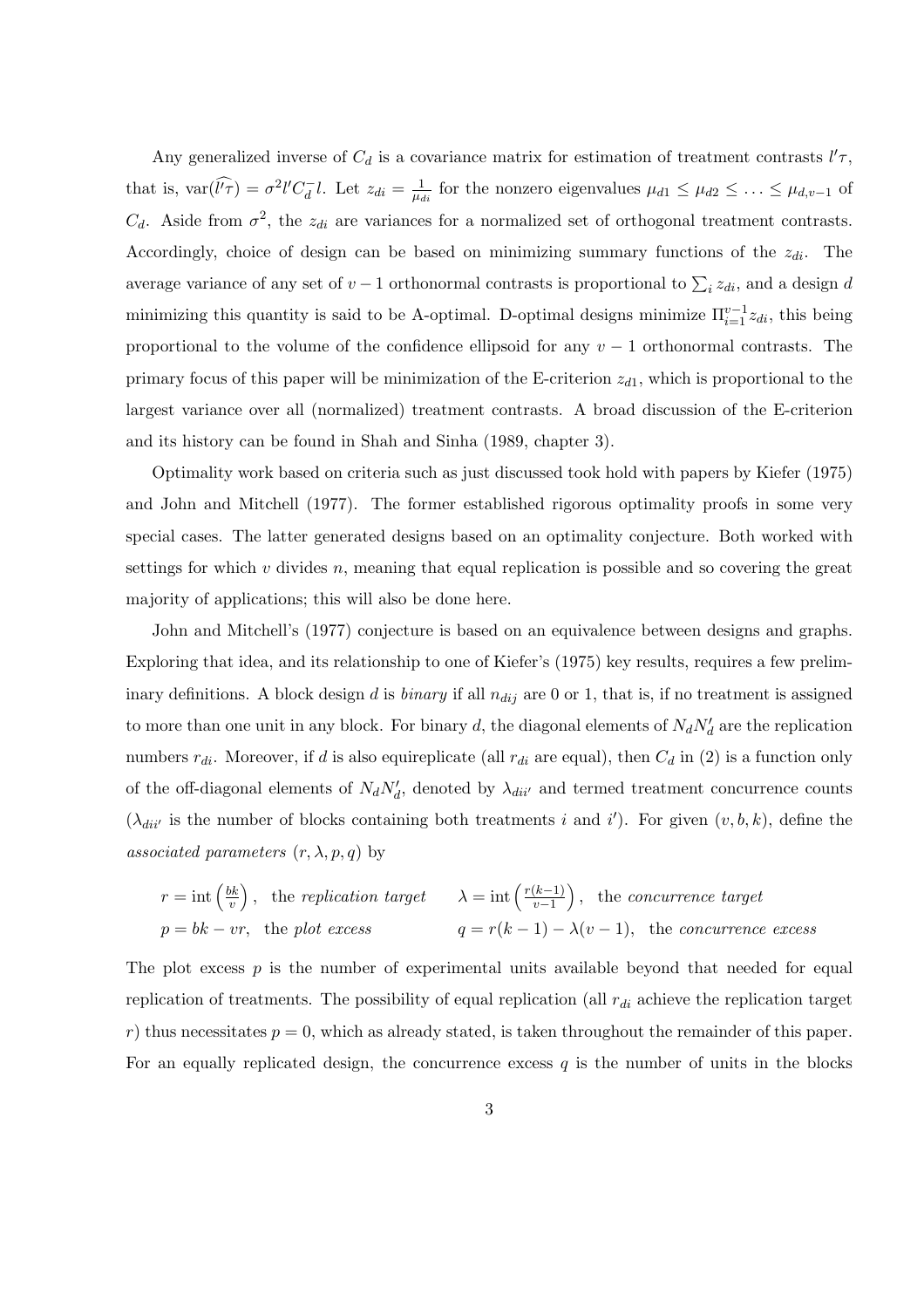containing any given treatment i beyond that required for the  $\lambda_{dii'}$  to achieve the concurrence target  $\lambda$  for all  $i' \neq i$ .

If both  $p$  and  $q$  are 0, then it is possible that a binary design can achieve both targets just defined:  $r_{di} = r$  for all i, and  $\lambda_{di i'} = \lambda$  for all  $i \neq i'$ . Widely known, such a design is a *balanced* incomplete block design, or BIBD. One of Kiefer's (1975) contributions was to establish A-, D-, and E-optimality, and much more, of BIBDs. Most of the theory for optimal block designs in the intervening 30 years, working with  $(p, q) \neq (0, 0)$ , can be viewed as trying to establish optimality for designs that come as "close" to these targets as possible. That approach makes intuitive sense, which is strengthened by the following decomposition of the information matrix.

For binary, equireplicate d and J an all-ones matrix,  $C_d$  can be written as

$$
C_d = rI - \frac{1}{k} N_d N'_d = rI - \frac{r}{k} I - \frac{1}{k} (\lambda_{dii'})_{i \neq i'}
$$
  

$$
= \frac{r(k-1)}{k} I - \frac{1}{k} [(\lambda_{dii'})_{i \neq i'} - (\lambda)_{i \neq i'}] - \frac{1}{k} (\lambda)_{i \neq i'}
$$
  

$$
= \left(\frac{v\lambda + q}{k}\right) I - \frac{\lambda}{k} J - \frac{1}{k} \Delta_d
$$
 (3)

where the *discrepancy matrix*  $\Delta_d$  has elements  $\delta_{div}$ , called *discrepancies*, defined by  $\overline{a}$ 

$$
\delta_{dii'} = \begin{cases}\n0 & \text{if } i = i' \\
\lambda_{dii'} - \lambda & \text{if } i \neq i'.\n\end{cases}
$$
\n(4)

Any discrepancy matrix is symmetric with constant row sums of q.

BIBDs have  $q = 0$  and all  $\delta_{dii'} = 0$ , so that  $C_d = \frac{\lambda v}{k}$  $\frac{\lambda v}{k} (I - \frac{1}{v})$  $\frac{1}{v}J$ ). A matrix of the form  $\alpha(I-\frac{1}{v})$  $\frac{1}{v}J)$ is said to be completely symmetric. Binarity and complete symmetry are the crucial ingredients of Kiefer's (1975) proof for the many optimalities of BIBDs. The intuitive argument above says to choose binary d so that  $\Delta_d$  is as close to completely symmetric as possible. This brings us to John and Mitchell's (1977) work. A regular graph design (RGD) is a binary, equireplicate block design with all  $\delta_{dii'}$  being 0 or 1. They conjectured "if  $\mathcal{D}(v, b, k)$  contains a RGD, then a RGD is A-, D-, and E-optimal." There is no known counterexample to this conjecture for either A- or D-optimality. The situation will be seen to be different for the E-criterion.

The graph terminology is due to a simple equivalence. A graph is just a collection of  $v$  vertices with  $\delta_{ii'}$  (say) edges connecting vertices  $i \neq i'$ . The matrix  $\Delta = (\delta_{ii'})$  is called the *adjacency matrix*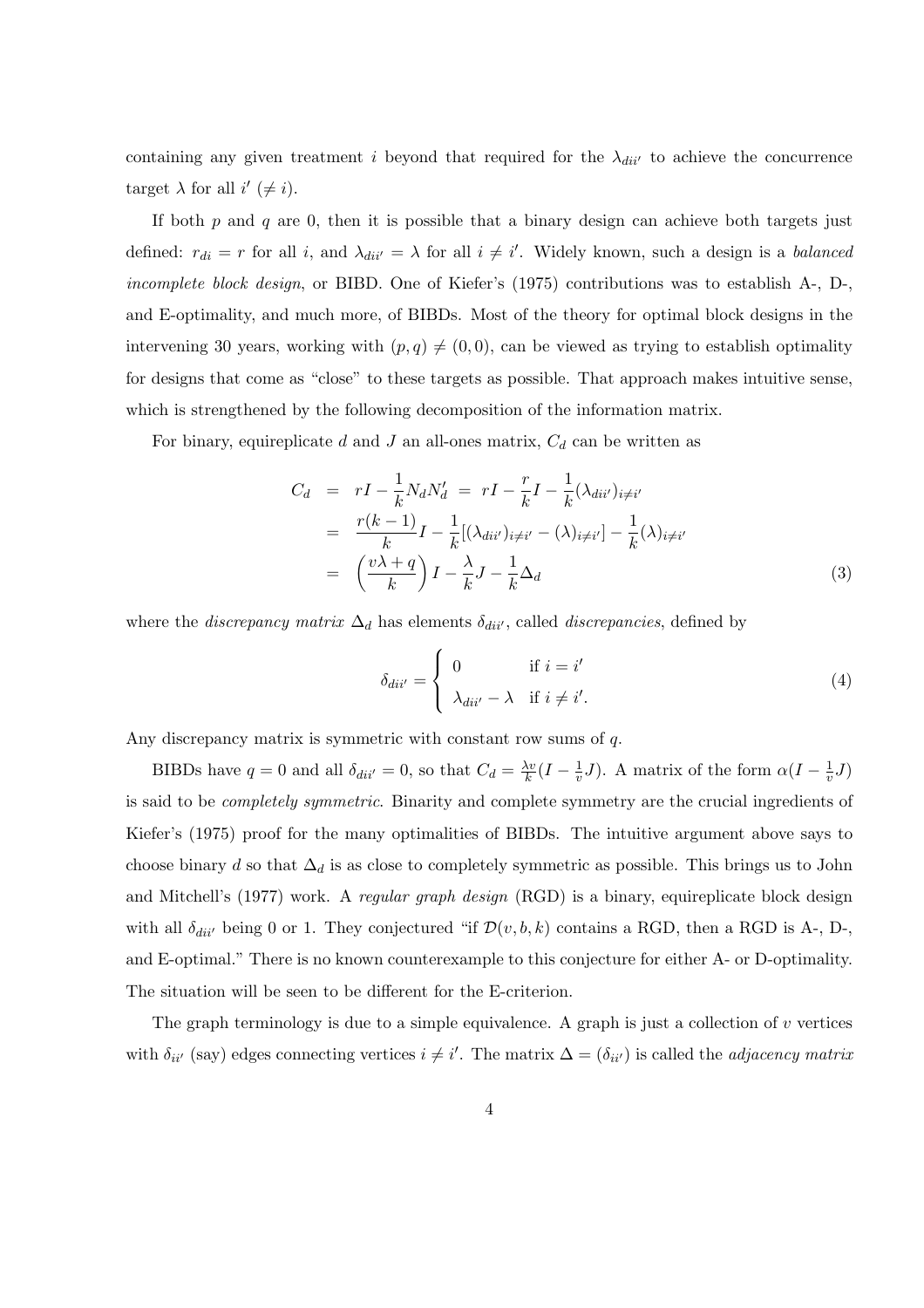of the graph. All graphs correspond to all adjacency matrices, that is, all symmetric matrices with nonnegative integer entries and zero diagonals. A graph is regular if its adjacency matrix has constant row sums, called the *valency*. The discrepancy matrix  $\Delta_d$  is precisely the adjacency matrix for a regular graph of valency q provided, as in John and Mitchell's (1977) definition, it contains no negative values  $\delta_{di i'}$ . But there is also a graph equivalence if some  $\delta_{di i'}$  < 0.

Say a regular graph with adjacency matrix  $\Delta$  is 1-regular if all  $\delta_{ii'} \in \{0, 1\}$ , 2-regular if not 1-regular and all  $\delta_{ii'} \in \{0, 1, 2\}$ , and so on. Define the  $\overline{m}$ -complement of  $\Delta$  to be  $\overline{m}(J - I) - \Delta$ . Equivalence of discrepancy matrices and regular graphs is through this complement.

LEMMA 1 For any nonzero discrepancy matrix  $\Delta_d$  as defined by (3) and (4), let  $\overline{m}_d = \max_{i \neq i'} \delta_{div}$ and  $\underline{m}_d = \min_{i \neq i'} \delta_{dii'}$ . Then

$$
\Delta = \overline{m}_d(J-I) - \Delta_d
$$

is the adjacency matrix of an m-regular graph,  $m = \overline{m}_d - \underline{m}_d$ . Conversely, let  $\Delta$  be the adjacency matrix for an m-regular graph with at least one  $\delta_{ii'}=0$ , and write  $\overline{m} = \lceil s/(v-1) \rceil$  where  $s = 1/\Delta 1/v$ is the constant row sum of  $\Delta$ . Then

$$
\Delta_d = \overline{m}(J - I) - \Delta
$$

is a discrepancy matrix with  $\overline{m}_d = \overline{m}$  and  $\underline{m}_d = \overline{m} - m$ .

PROOF Given  $\Delta_d$ , the difference  $\overline{m}_d(J - I) - \Delta_d$  is symmetric and zero on the diagonal, contains only nonnegative integers with maximum  $m = \overline{m}_d - \underline{m}_d$ , and has constant row sums  $(v-1)\overline{m}_d - q$ . Conversely, given m-regular  $\Delta$ , it is likewise easily checked that the difference  $\overline{m}(J-I) - \Delta$  meets the conditions for a discrepancy matrix with constant row sums  $q = \overline{m}(v - 1) - s$ ; the choice  $\overline{m} = \lceil s/(v - 1) \rceil$  forces  $0 \le q \le v - 2$ .  $\Box$ 

Starting with an m-regular graph, the corresponding discrepancy matrix will have negative entries if  $\overline{m} < m$ , which in turn depends on the valency  $s = 1/\Delta 1/v$ . The optimality work here will require only  $\overline{m} = m-1$ , with complement denoted  $\Delta^c = (m-1)(J-I) - \Delta$  for an m-regular graph  $\Delta$ . Then  $\Delta^c$  contains at least one entry  $\delta^c_{ii'} = -1$ , and the valency of  $\Delta$  is  $s = (m-1)(v-1) - q$ .

With this terminology, the RGDs of John and Mitchell (1977) are designs whose discrepancy matrices correspond to 1-regular graphs; these designs will now be denoted by RGD(1). Likewise a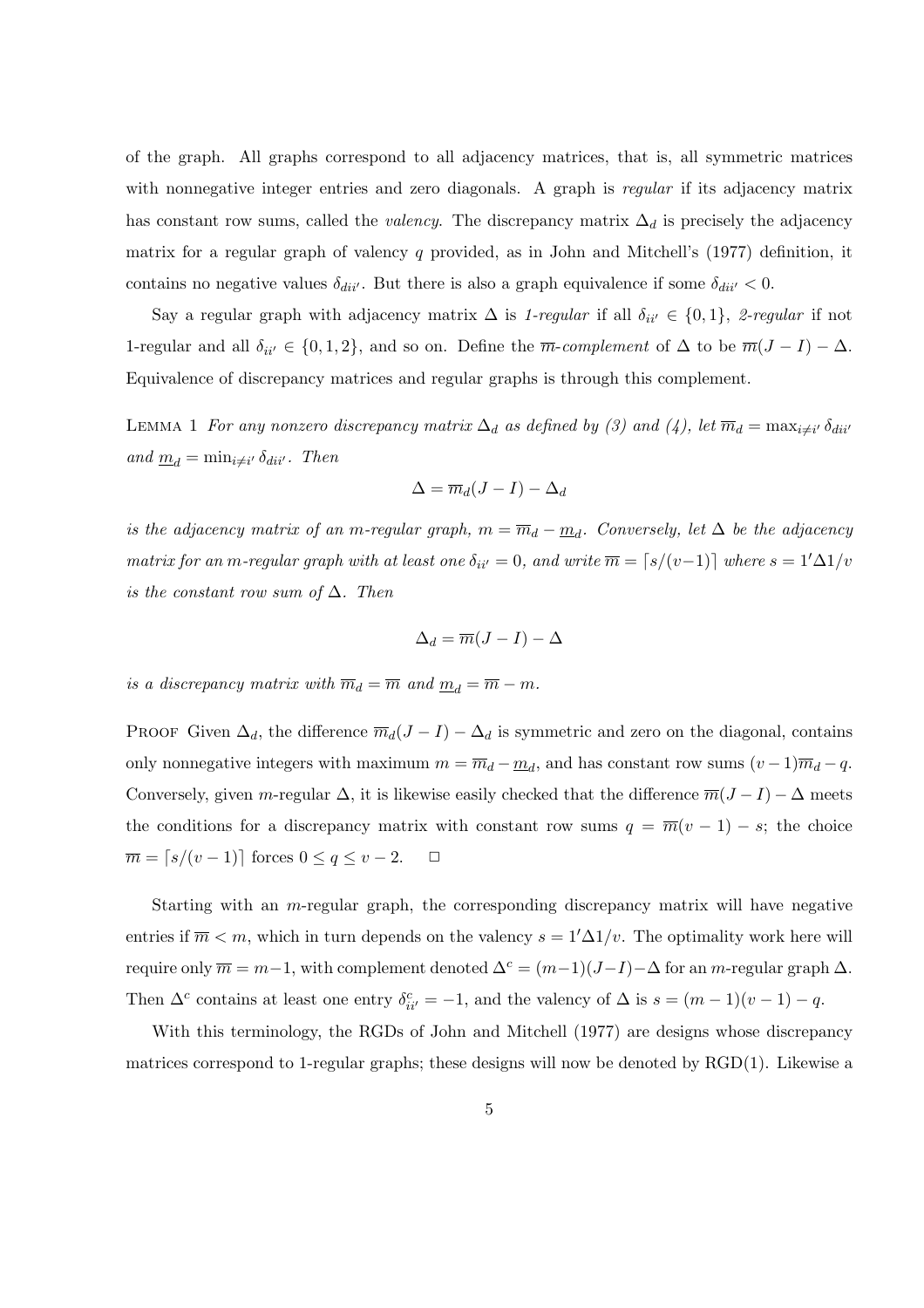2-regular graph design, or RGD(2), is a binary, equireplicate design for which  $\Delta_d$  is the adjacency matrix of a 2-regular graph. A 2-regular complement graph design, or  $RGD(2<sup>c</sup>)$ , is a binary, equireplicate design for which the discrepancy matrix is  $\Delta_d = J - I - \Delta$  for  $\Delta$  the adjacency matrix of a 2-regular graph. RGD(m)s have all  $\lambda_{dii'} \in {\lambda, \lambda + 1, ..., \lambda + m}$  (equivalently, all  $\delta_{dii'} \in \{0, 1, \ldots, m\}$  and RGD $(m^c)$ s have all  $\lambda_{dii'} \in \{\lambda - 1, \lambda, \lambda + 1, \ldots, \lambda + m - 1\}$  (all  $\delta_{dii'} \in$  $\{-1, 0, 1, \ldots, m-1\}.$ 

The idea is to look beyond the RGD(1)s for good designs, that is, to consider discrepancy matrices other than the 1-regular graphs. As will be seen, the  $\text{RGD}(m)$ s and  $\text{RGD}(m^c)$ s form a sufficiently rich class to solve the E-optimality problem. Presumably this would entail enumerating  $m$ -regular graphs for all possible  $m$ , but the number of graphs grows so rapidly with  $v$  that complete enumeration quickly becomes impossible. Section 2 develops theory for the E-criterion through which computational resources can be effectively brought to bear in eliminating many competing graphs prior to full enumeration. This theory allows determination of all E-best graphs for  $v \le 15$ in section 3. Section 4 provides techniques for building the graph-based designs comprising the online catalog described in section 5. Summary discussion, including choice of criterion and the practical advantages of the E-approach, is in section 6.

#### 2 A method for solving the E-problem

Minimization of  $z_{d1}$  is, of course, equivalent to maximizing  $\mu_{d1}$ . Workers in E-optimality have devised various upper bounds for  $\mu_{d1}$ , then sought designs that achieve one of these bounds. The first goal here is to generalize these bounds so that the E-problem becomes more tractable both analytically and computationally. Lemma 2 applies to any symmetric, nonnegative definite matrix with zero row and column sums.

LEMMA 2 Partition  $C_d$  as

$$
C_d = \left(\begin{array}{cc} C_{d11} & C_{d12} \\ C_{d21} & C_{d22} \end{array}\right)
$$

where  $C_{d11}$  is  $t \times t$  for some  $t \geq 1$ . Let w be any normalized t-vector and write  $x = w'1$ . Then

$$
\mu_{d1} \le \left(\frac{v}{v - x^2}\right) w' C_{d11} w
$$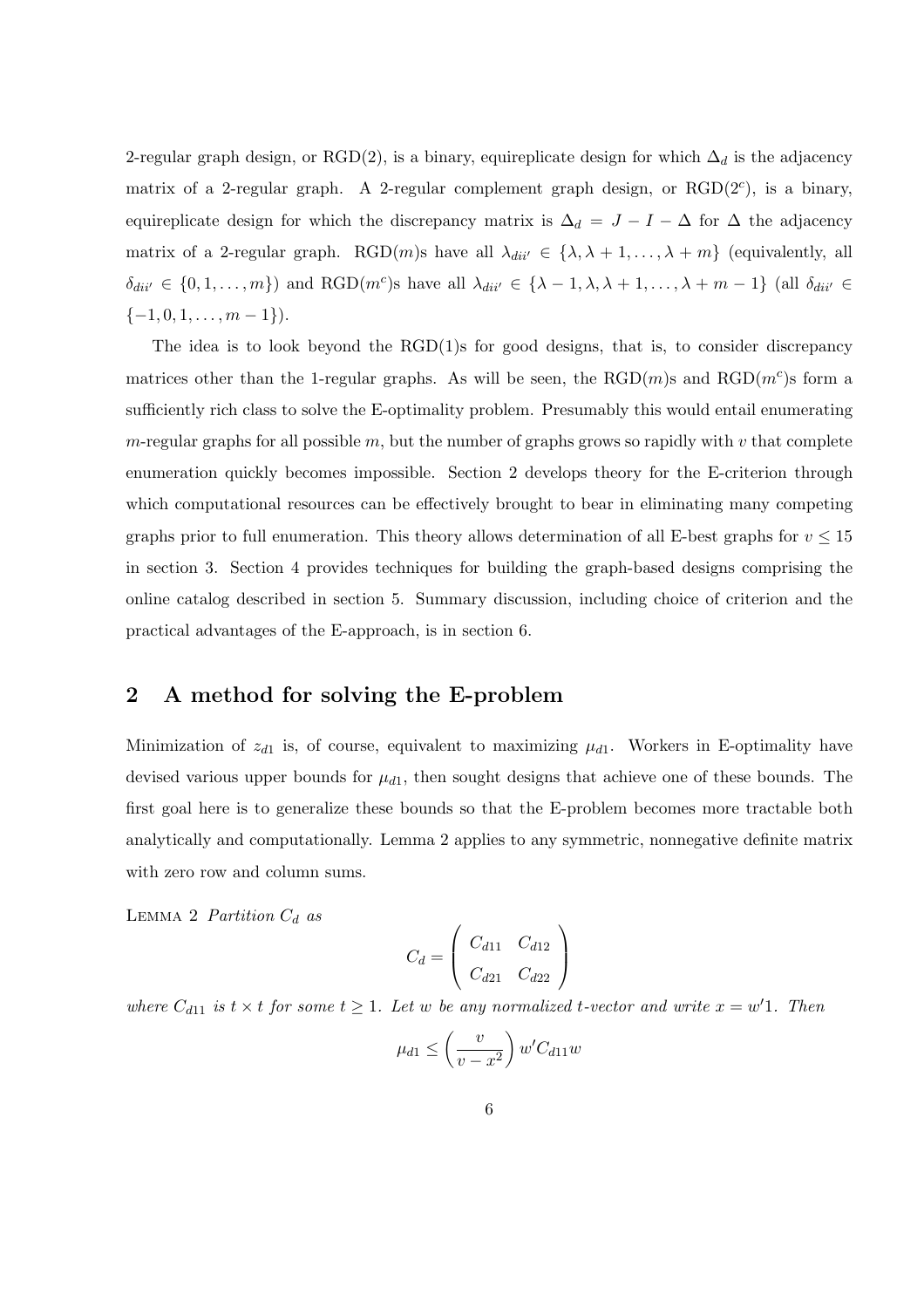PROOF Let  $y' = (w', 0')$  and decompose y by  $y = (I - \frac{1}{v})$  $(\frac{1}{v}J)y + \frac{1}{v}$  $\frac{1}{v}Jy = y_1 + y_2$ . Starting with the facts that  $\mu_{d1} = \min_{z'1=0} z'C_dz/z'z$  and  $y'_11 = 0$  gives

$$
\mu_{d1} \le \frac{y_1' C_d y_1}{y_1' y_1} = \frac{w' C_{d11} w}{w' w - \frac{1}{v} x^2} = \left(\frac{v}{v - x^2}\right) w' C_{d11} w.
$$

Among previously employed E-bounds following from lemma 2 are:

COROLLARY 3 The smallest nonzero eigenvalue  $\mu_{d1}$  of any  $C_d = (c_{div})$  in (2) satisfies (i)  $\mu_{d1} \leq$  $vc_{dii}/(v-1)$ , (ii)  $\mu_{d1} \le (c_{dii} + c_{dii'i'} - 2c_{dii'})/2$ , and (iii)  $\mu_{d1} \le v(\sum_{i \in H} c_{dii} + 2\sum_{i \neq i'} c_{dii'})/h(v-1)$ h) where H is any h-subset of treatments.

PROOF These follow by taking  $t = 1, 2$ , and h respectively, and in the latter two cases,  $w = (1, -1)^t$ and  $w = 1_h$  and normalizing.  $\Box$ 

Corollary 3 and related bounds appear repeatedly throughout the literature, beginning with Jacroux (1980a,b) and Cheng (1980). They can be effective in winnowing out many possible information matrices, but are limited by choice of particular  $w$ . The advance here is not just in a simplified, unifying proof, but in showing the options for fully flexible choice of  $w$ . For a given order of submatrix, the sharpest bound afforded by lemma 2 is:

COROLLARY 4 Let  $W_t$  be the set of normalized t-vectors. Then

$$
\mu_{d1} \le \min_{w \in W_t} \left(\frac{v}{v - (w'1)^2}\right) w' C_{d11} w
$$

To relate corollary 4 to choice of graph, observe that the positive eigenvalues of  $C_d$  as given in (3) are  $\frac{v\lambda+q}{k}-\frac{1}{k}$  $\frac{1}{k}$ (eigenvalues of  $\Delta_d$  other than q). The smallest positive eigenvalue  $\mu_{d1}$  of  $C_d$  corresponds to the largest eigenvalue (other than q) of  $\Delta_d$ , called the *e-value of*  $\Delta_d$ . It is now an easy step to:

Corollary 5 Among binary, equireplicate designs, the E-optimal choice minimizes the e-value of  $\Delta_d$ . Moreover, for any binary, equireplicate d,

$$
\mu_{d1} \le \frac{v\lambda + q}{k} - \frac{1}{k} \max_{w \in W_t} \left( \frac{v}{v - (w'1)^2} \right) w' \tilde{\Delta}_{d11} w
$$

where  $\tilde{\Delta}_{d11}$  is any  $t \times t$  principal submatrix of  $\tilde{\Delta}_d = \Delta_d - \frac{q}{n}$  $\frac{q}{v}J$ .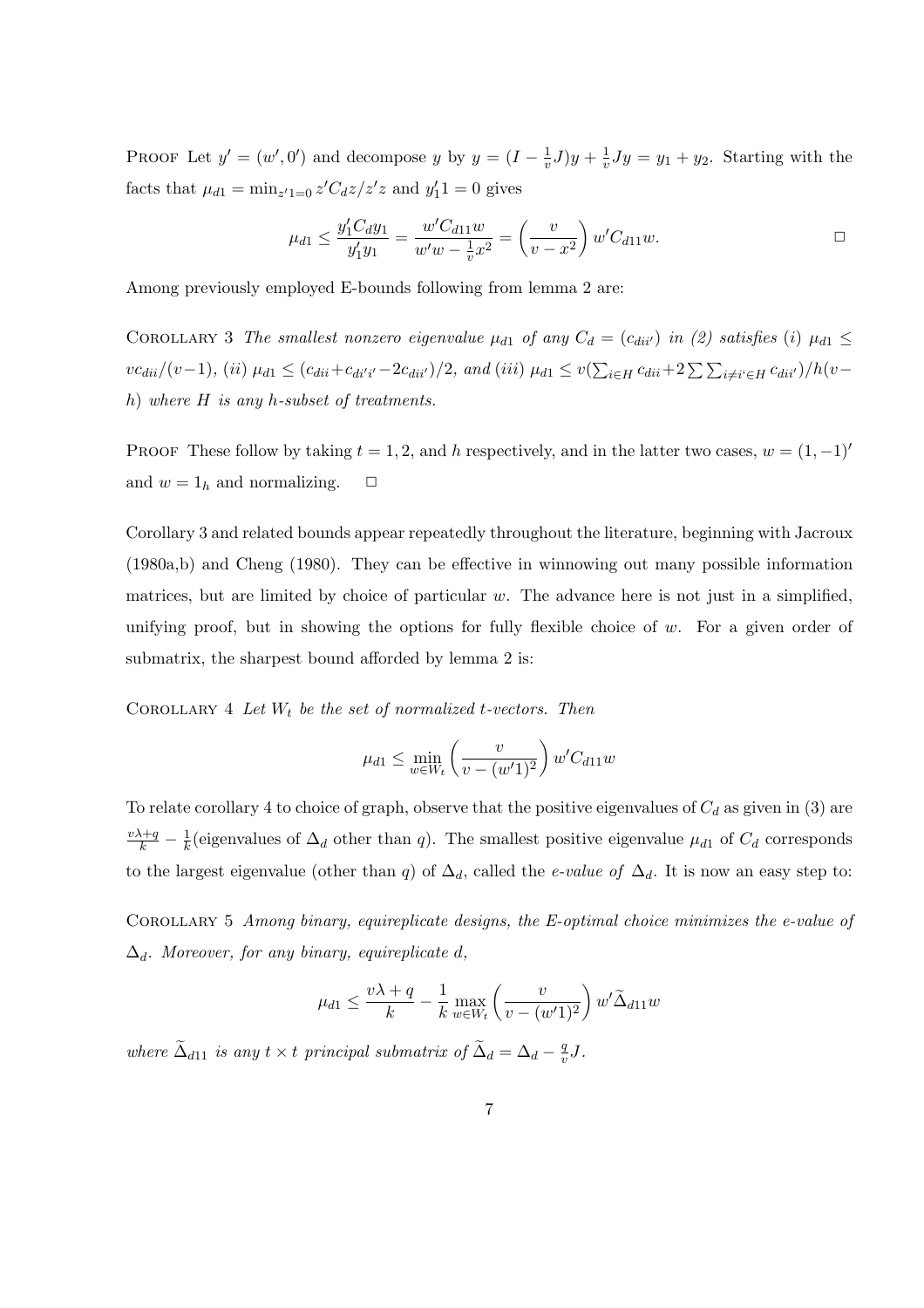For obvious reasons, a discrepancy matrix with minimal e-value for fixed  $v$  and  $q$  will be termed  $E$ best. Corollary 5 is the result needed to find E-best graphs (and so E-optimal information matrices) without a full enumeration, for it can eliminate many graphs by virtue of poorly performing subgraphs. It will make an otherwise overwhelming combinatorial problem computationally feasible.

### 3 Determining E-best Graphs

The implementation of corollary 5 to select the best discrepancy matrix (that is, the best graph) will be described following an example to help fix the concepts.

EXAMPLE 1 Consider  $v = 7$  treatments and any  $(b, k)$  such that the concurrence excess is  $q = 2$ . The E-best 1-regular graph (e-value=1.247) is

$$
\Delta_1=\left(\begin{array}{cccccc} 0 & 1 & 0 & 0 & 0 & 0 & 1 \\ 1 & 0 & 1 & 0 & 0 & 0 & 0 \\ 0 & 1 & 0 & 1 & 0 & 0 & 0 \\ 0 & 0 & 1 & 0 & 1 & 0 & 0 \\ 0 & 0 & 0 & 1 & 0 & 1 & 0 \\ 0 & 0 & 0 & 0 & 1 & 0 & 1 \\ 1 & 0 & 0 & 0 & 0 & 1 & 0 \end{array}\right)
$$

while the E-best discrepancy matrix (e-value=1) is found by complementing a 2-regular graph:

$$
\Delta_2^c = \left(\begin{array}{cccccc} 0 & 2 & 2 & 0 & 0 & 0 & 0 \\ 2 & 0 & 2 & 0 & 0 & 0 & 0 \\ 2 & 2 & 0 & 0 & 0 & 0 & 0 \\ 0 & 0 & 0 & 0 & 2 & 1 & 1 \\ 0 & 0 & 0 & 2 & 0 & 1 & 1 \\ 0 & 0 & 0 & 1 & 1 & 0 & 2 \\ 0 & 0 & 0 & 1 & 1 & 2 & 0 \end{array}\right)^c = \left(\begin{array}{cccccc} 0 & -1 & -1 & 1 & 1 & 1 & 1 \\ -1 & 0 & -1 & 1 & 1 & 1 & 1 \\ -1 & -1 & 0 & 1 & 1 & 1 & 1 \\ 1 & 1 & 1 & 0 & -1 & 0 & 0 \\ 1 & 1 & 1 & 1 & -1 & 0 & 0 & 0 \\ 1 & 1 & 1 & 1 & 0 & 0 & 0 & -1 \\ 1 & 1 & 1 & 0 & 0 & -1 & 0 \end{array}\right)
$$

One approach to finding these two matrices could be to enumerate all 1-regular and 2-regular graphs on 7 vertices, but that would not be sufficient for the optimality argument unless  $m$ -regular graphs could be shown inferior by other methods for every  $m \geq 3$ . The results of section 2 will be employed both to eliminate some  $m$  entirely, and to greatly reduce the enumeration for other, still feasible m.

Example 1 is just one example where designs can be built which are E-better than RGD(1)s. Actual designs and other examples will be presented later. Before us now is a graph enumeration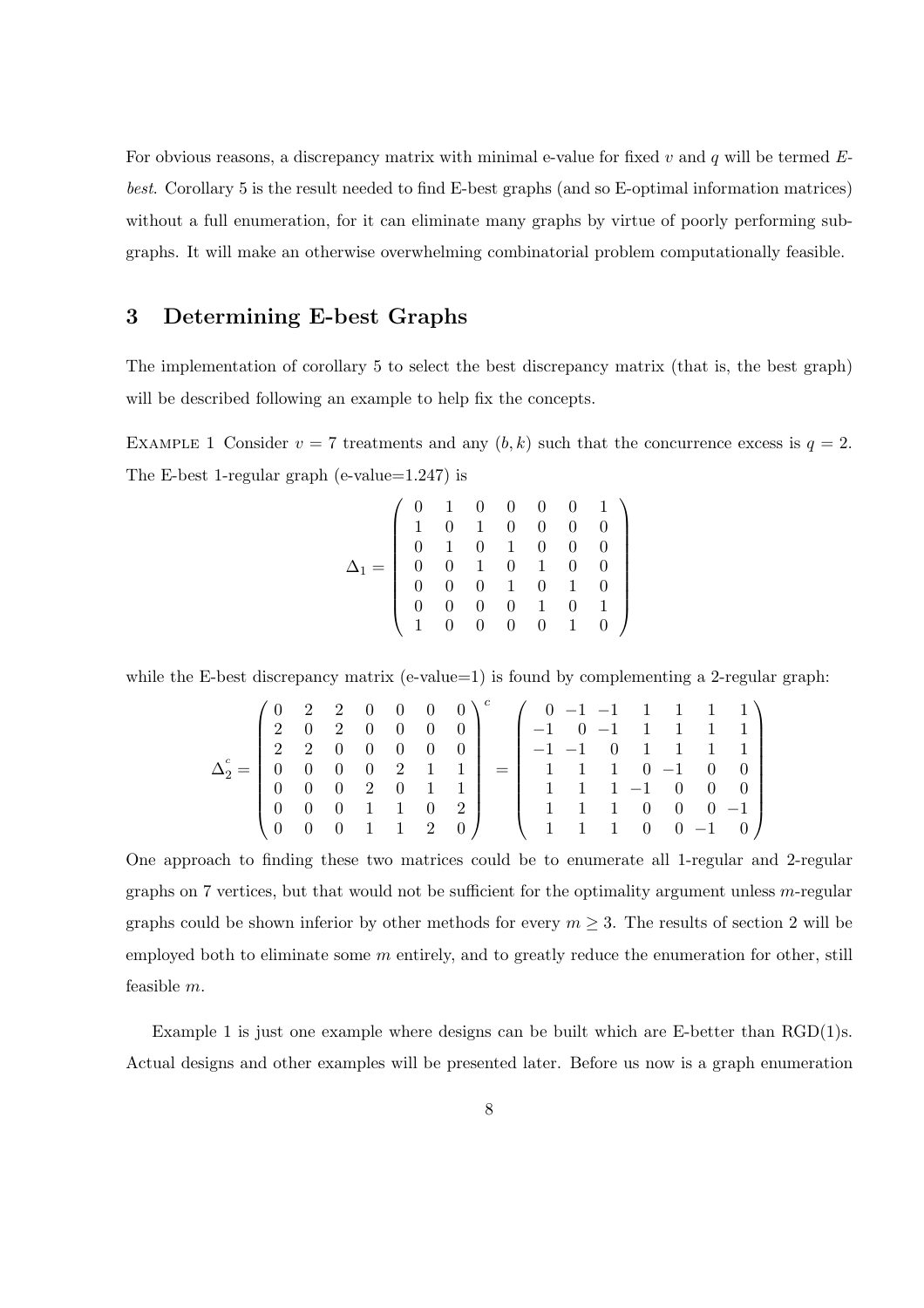problem. The simple graphs (all  $\delta_{ii'} \in \{0, 1\}$ , regular or not), which include the 1-regular graphs, have been extensively studied by combinatorialists. Their numbers grow rapidly: while there are only four distinct possibilities for  $v = 3$ , there are 12,005,168 for  $v = 10$ . Multiple edges adds another order of complexity so that a full enumeration even for the John-Mitchell range  $(v \leq 12, r \leq 10)$  would be a daunting, if not currently impossible, task. Fortunately, corollary 5 allows the E-best graphs to be determined with far less effort.

Corollary 5 provides information on the e-value of a graph via a subgraph. If graphs are built up one vertex at a time, then at each step all those failing to meet a specified bound can be discarded. This is the basic strategy fleshed out below. It is stated in terms of m-regular graphs; complements require only a slight modification. Because labelling of treatments is irrelevant, two graph matrices (or submatrices)  $\Delta_1$  and  $\Delta_2$  are equivalent, termed *isomorphic*, if one can be found from the other by a permutation of rows and columns  $(\Delta_1 = P \Delta_2 P'$  for some permutation matrix P). Clearly only nonisomorphic graphs are sought. The algorithm begins with  $m = 1$ .

- 1. Guess the best e-value for given v and q, say  $e^*$ .
- 2. Enumerate possible order 3 submatrices of adjacency matrices for m-regular graphs.
- 3. Apply corollary 5 (omitting the constants  $(v\lambda + q)/k$  and  $-1/k$ ) to each submatrix, eliminating those with e-value greater than  $e^*$ .
- 4. For the remaining submatrices, generate nonisomorphic extensions with one additional row and column.
- 5. If current matrix order is less than v, return to step 3.
- 6. Keep the E-best (there may be several) of the remaining graphs.
- 7. Attempt to eliminate graphs with larger m, and complement graphs, by applications of lemma 2 (to a general  $\Delta_d$ , see appendix A). If successful, the search is complete. If not, search again after incrementing m by 1.

If at any point in this process there are no remaining graphs, then return to step 1 and start over with larger  $e^*$ .

There are imbedded, but surmountable, computational problems here, such as how to efficiently generate extensions in step 4, which includes isomorphism checking and avoidance of previously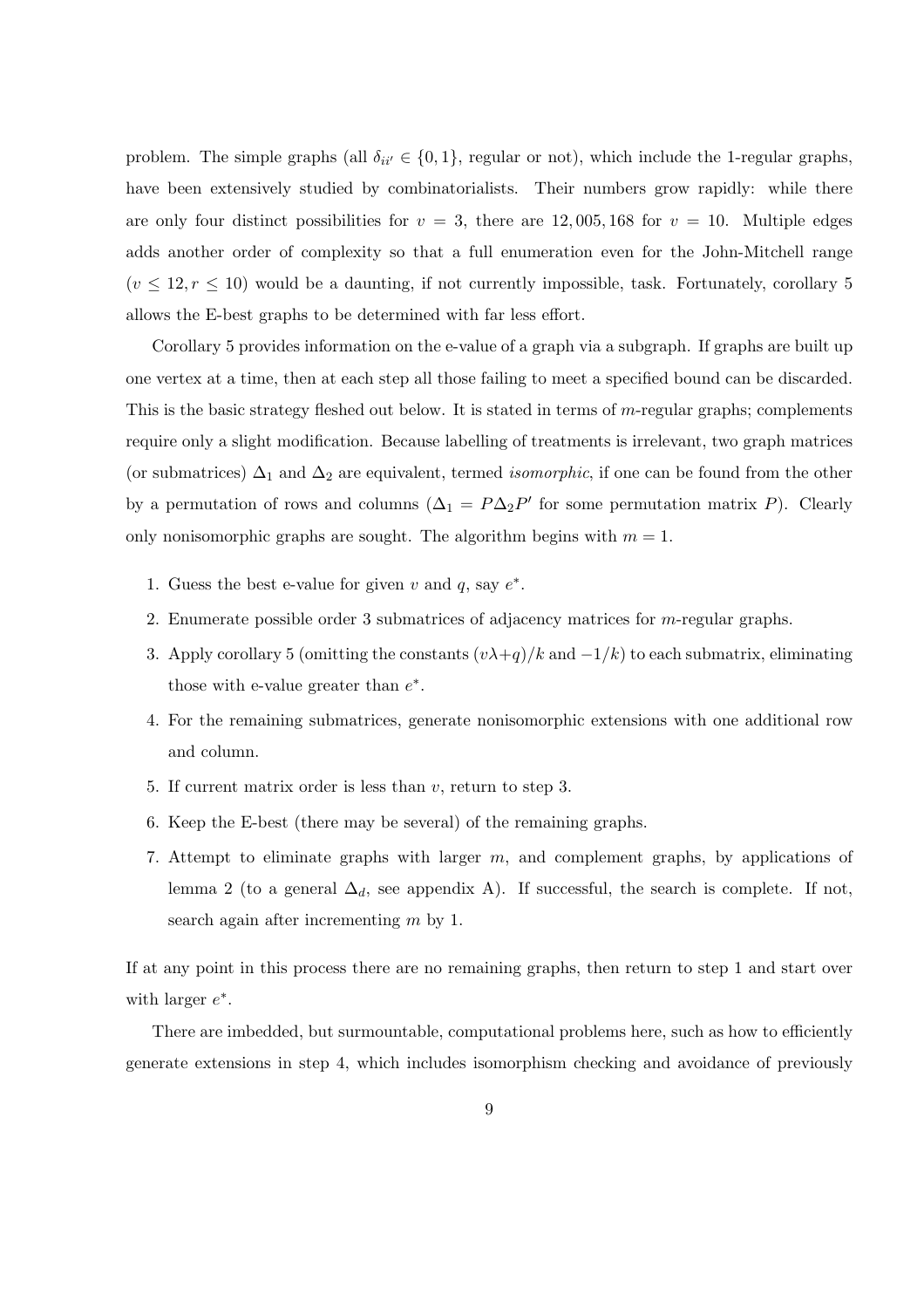eliminated substructures. Calculation of the corollary 5 bound is easily accomplished numerically. By working sequentially in  $m$ , a search for (say) 2-regular graphs can exclude 1-regular graphs. Given the best graphs, elimination of nonbinary and unequally replicated designs is typically trivial (see appendix B), so that the graph search is really the main task. Table 1 summarizes results of this search for all  $(v, q)$  with  $v \le 15$ . As there are far too many E-best discrepancy matrices to include here (over 1300) they have been made available online at designtheory.org, a website devoted to free storage and access to block designs and many of their properties, both statistical and combinatorial. The graphs are stored there as xml files, in external representation format (see Bailey et al, 2006), including notes on complementation. They are also available as R lists of discrepancy matrices at www.stat.vt.edu/ ∼jpmorgan/discrepancy.

### 4 Building E-optimal Designs

The work to this point solves only half the problem. Now that the E-best graphs are known, the corresponding designs must be found. Treatments can often, but not always, be assigned to blocks so that the desired discrepancies are actually achieved.

EXAMPLE 2 For  $(v, b, k) = (7, 7, 5)$  the associated concurrence parameters are  $(\lambda, q) = (3, 2)$ . Example 1 displays the E-best discrepancy matrix  $\Delta_2^c$ , but it can be shown (appendix B) that there is no corresponding design. In fact, the E-optimal design is this  $RGD(1)$ , for which the discrepancy matrix is  $\Delta_1$  of example 1:

| $1 \t2 \t3 \t4 \t5 \t6 \t7$ |  |  |  |
|-----------------------------|--|--|--|
| 2 3 4 5 6 7 1               |  |  |  |
| 3 4 5 6 7 1 2               |  |  |  |
| 4 5 6 7 1 2 3               |  |  |  |
| 5 6 7 1 2 3 4               |  |  |  |

This design has all  $\lambda_{dii'} \in \{\lambda, \lambda+1\} = \{3, 4\}.$  For this v and k, the next b for which  $q = 2$  is  $b = 28$ . Now a RGD( $2^c$ ) with discrepancy matrix  $\Delta_2^c$  can be found:

|  |  |  |  |  |  |  | 6767667777776677777766777777 |  |  |  |  |  |  |  |
|--|--|--|--|--|--|--|------------------------------|--|--|--|--|--|--|--|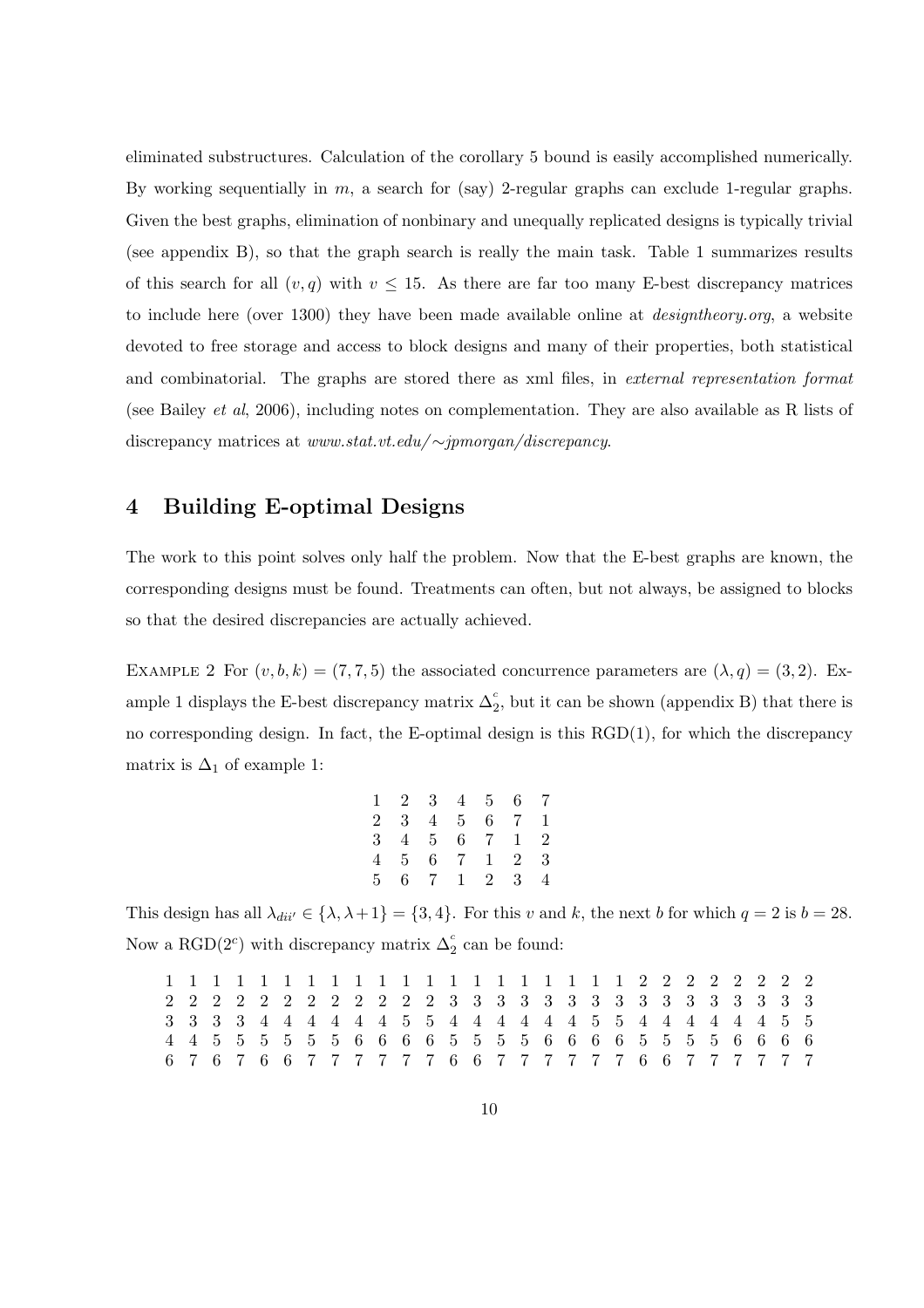and all  $\lambda_{dii'} \in {\lambda - 1, \lambda, \lambda + 1} = {6, 7, 8}$ . Given this design, the same discrepancy matrix can be achieved in  $\mathcal{D}(7, 28 + 21s, 5)$  for any  $s \ge 1$  by adding the blocks of a BIBD in  $\mathcal{D}(7, 21s, 5)$ . Thus E-optimal blocking of seven treatments into blocks of size five is solved for all b for which  $q = 2$ .

Example 2 illustrates this fact:

LEMMA 6 If E-optimal d in  $\mathcal{D}(v, b, k)$  has an E-best discrepancy matrix,  $k \geq 3$ , and  $\mu_{d1} \geq$  $\int v$  $\overline{v-1}$  $\binom{r(k-1)-2}{r(k-1)}$  $\frac{(-1)-2}{k}$ , then  $d \cup d^*$  is E-optimal in  $\mathcal{D}(v, b+b^*, k)$  for any BIBD  $d^* \in \mathcal{D}(v, b^*, k)$ .

PROOF Among binary, equireplicate designs, this is immediate from (3), the fact that information matrices for different sets of blocks are additive, and  $C_{d^*}$  is completely symmetric. The conditions on k and  $\mu_{d1}$  are sufficient to extend the result to the full class; see appendix B.  $\Box$ 

Designs  $d$  as in lemma 6 are said to be  $BIBD-extendable$ . Lemma 6 says that if the existence problem can be solved for small b, then it can otherwise be left to the wealth of knowledge on BIBDs (see Mathon and Rosa, 2006). The problem of building designs thus centers not on  $(v, b, k)$ but on  $(v, q, k)$ . The number of treatments v and the concurrence excess q specify the relevant  $graph(s)$  and valency, after which given k specifies the relevant b, that is, the smallest b for which the  $(v, q, k)$  combination is feasible. Not every  $(v, q, k)$  is feasible; for instance, q can only be zero for  $k = v - 1$ .

With the E-best graphs for  $v \leq 15$  in hand, there is an obviously large number of designs to be found, even with the extendability concept capping the possibilities for b. With the focus on online cataloging for easy access, only a sketch of the techniques for building the designs will be offered.

Soicher (2003) developed the GAP Design software for building block designs. It has been an invaluable tool in the current endeavor. GAP Design can accept a concurrence structure as input, that is, it can be told the desired graph (or complement), and given sufficient time will either find a design or conclude its nonexistence. Unfortunately, performance decreases rapidly with growing  $v$ , or  $b$ , or  $k$ . Performance is enhanced by the software's ability to accept a required automorphism group for the sought design. Statisticians have long used group-based methods for building designs, though not always in this generality nor employing this terminology, explained next.

An automorphism of a block design is a permutation of the treatments that reproduces the design. For instance, the first design in example 2 (call it  $d_1$ ) is reproduced by the cyclic permutation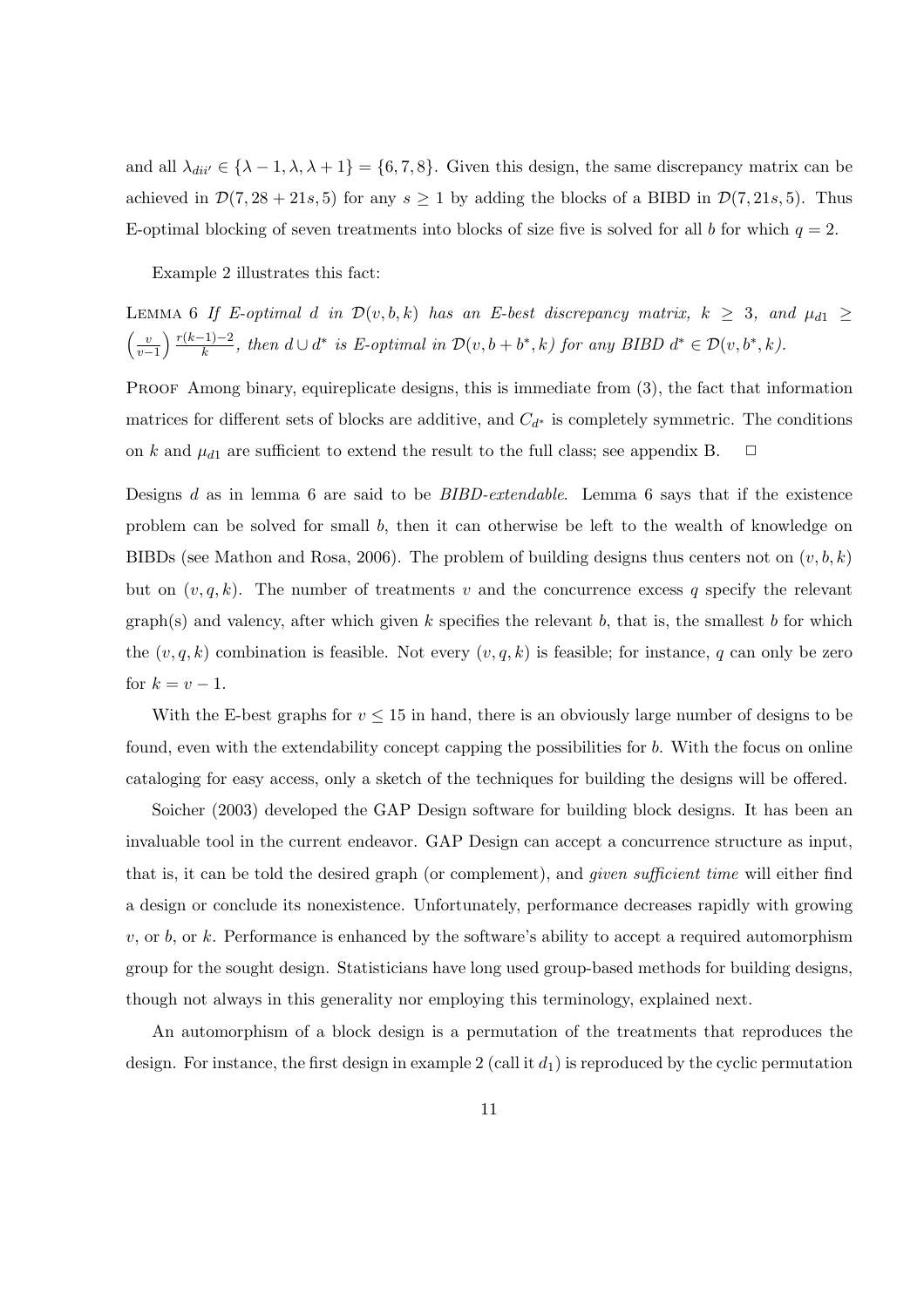$(1 \rightarrow 2, 2 \rightarrow 3, \ldots, 7 \rightarrow 1)$ . The set of all automorphisms of a design is its automorphism group; for  $d_1$  this includes cycles at any lag t:  $(1 \rightarrow 1+t, 2 \rightarrow 2+t, ..., 7 \rightarrow 7+t)$  (mod 7). This is a useful concept for building designs in that designs with "large" automorphism groups are determined by a correspondingly "small" subset of their blocks. For example, all blocks of  $d_1$  can be found from any one block using the cyclic permutations. In searching for  $d_1$ , it is vastly easier to examine all possibilities for one block than for seven blocks. Use of the automorphism group is the underlying concept for the method of differences introduced by Bose (1939) for BIBD construction and extended many times by statistical researchers to a wide variety of contexts, including cyclic, generalized cyclic, and  $\alpha$ -designs (see John and Williams, 1995).

EXAMPLE 3 For 11 treatments in 44 blocks of size 3, the concurrence excess is  $q = 4$  and the E-best discrepancy matrix is the complement of a 2-regular graph:

$$
\Delta^{c} = \begin{pmatrix} 2(J_4 - I_4) & 0 \\ 0 & J_7 - I_7 \end{pmatrix}^{c} = \begin{pmatrix} I_4 - J_4 & J_{4,7} \\ J_{7,4} & 0 \end{pmatrix}
$$

The blocks of a design having this discrepancy matrix are found from the 14 blocks:

$$
\begin{array}{cccccccccccccccc} 1 & 1 & 1 & 1 & 2 & 2 & 2 & 2 & 2 & 2 & 2 & 2 & 2 & 2 \\ 2 & 5 & 5 & 8 & 7 & 7 & 5 & 5 & 6 & 6 & 6 & 9 & 8 & 9 \\ 5 & 8 & 8 & 11 & 8 & 8 & 10 & 10 & 7 & 11 & 11 & 11 & 9 & 10 \end{array}
$$

by simultaneously applying the cyclic permutations  $(2, 3, 4)$ ,  $(5, 6, 7)$ , and  $(8, 9, 10)$ , holding 1 and 11 fixed. For instance, block  $(1, 2, 5)$  also gives  $(1, 3, 6)$  and  $(1, 4, 7)$ ; each of the 14 "starter" blocks above gives 3 blocks of the design. The design is completed by two blocks,  $(2,3,4)$  and  $(5,6,7)$ , invariant to the permutations.

The automorphism group of a block design must be a subgroup of the automorphism group of the associated graph. Many of the designs have been built by first determining the graph automorphism group, choosing a likely subgroup in light of the given  $b$  and  $k$ , then executing GAP Design with these inputs. Often several iterations, changing subgroups, was needed. In some cases b is too large (due to excessive run times) for GAP Design to be useful. These were solved by various trial-and-error constructions or by asking GAP Design to complete a likely subdesign.

In some cases no BIBD-extendable design exists. There are then two plausible approaches for finding E-optimal designs. One is to widen the graph search: allow larger  $e^*$  in the section 3 algorithm until the best graph for which a (necessarily non-extendable) design does exist is determined,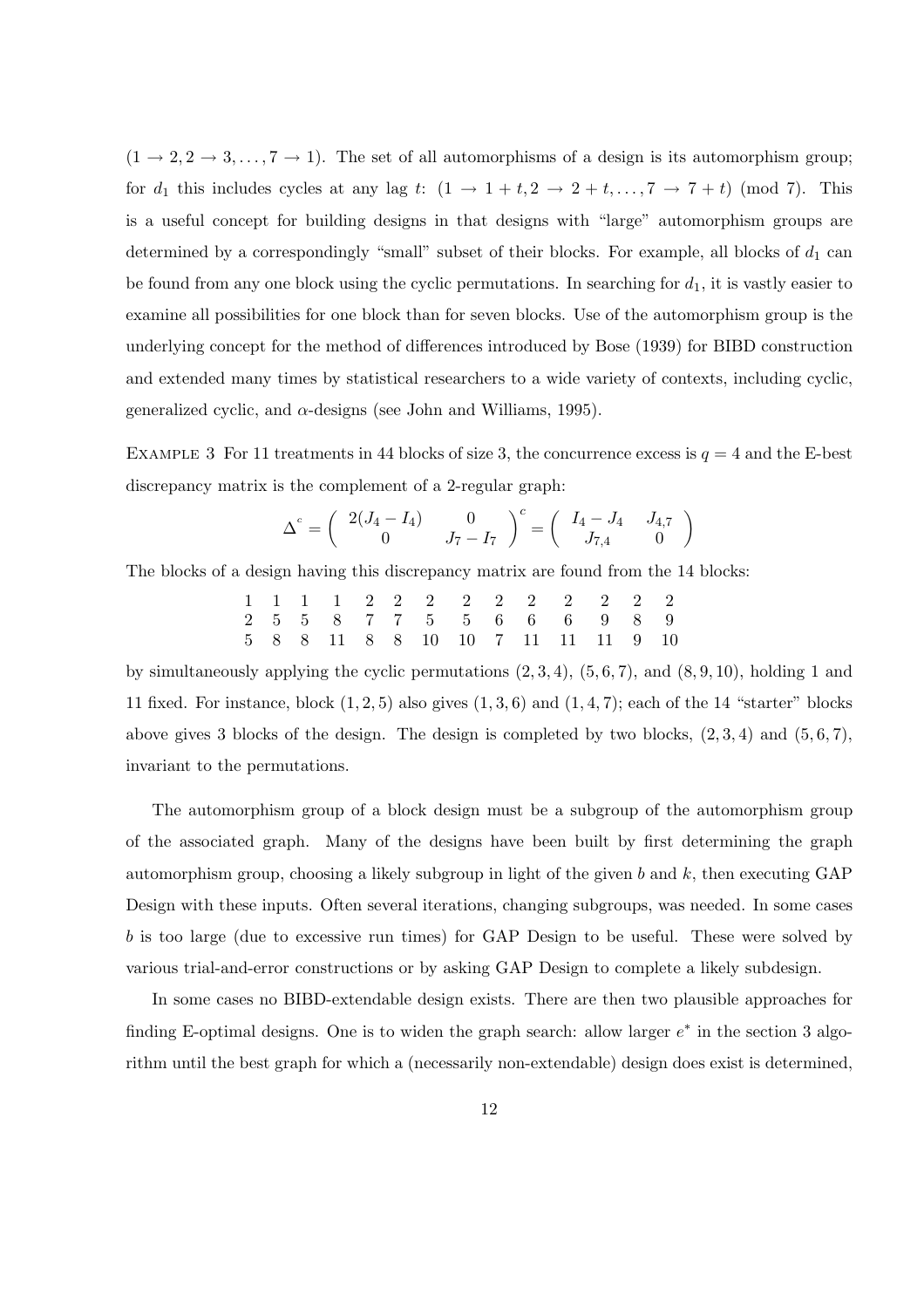completing the optimality proof as shown in appendix B. The graph catalog at designtheory.org contains all additional graphs determined in this manner. Alternatively, one can bypass the graph approach and opt for a full enumeration of designs. This is feasible only with small  $(v, b)$ , and usually only once the class of competitors has been reduced by theoretical arguments. Examples of both approaches are in appendix B.

Where nonexistence of a BIBD-extendable design has been determined, this was sometimes accomplished with GAP Design, but more often with combinatorial arguments relative to  $(v, b, k)$ and the desired graph (see appendix B).

### 5 The Design Catalog

The designs have been cataloged in downloadable form at *designtheory.org*. Each design in the catalog is notated as to corresponding graph, provided it was found using a cataloged graph. Each list of designs for given  $(v, q, k, b)$  is notated as to containing (or not) all possible E-optimal designs. By "all" is meant one design for every distinct E-optimal information matrix for which at least one design exists.

In the sense just discussed, the E-optimality problem has been completely solved for  $v \le 11$ ,  $3 \leq k \leq v-1$ , save the case  $(v, q, k) = (10, 6, 5)$ , where design existence for some of the 89 Ebest graphs remains unsettled. For larger  $v$ , as seen in Table 1, the number of E-best graphs is sometimes quite large! Due both to this and to the increasing difficulty in finding larger designs, the more modest goal of determining at least one BIBD-extendable E-optimal design for each  $(v, q, k)$ has been pursued. In this sense, the E-optimality problem for  $v = 12, 13, 15$  and  $3 \le k \le v - 1$ has been solved except for one case for each:  $(v, q, k) = (12, 2, 5)$ , for which the smallest b is 120;  $(v, q, k) = (13, 4, 5)$ , for which the smallest b is 65; and  $(v, q, k) = (15, 12, 6)$  for which the smallest b is 20 (though see the caveat for  $v = 15$  below). The work has been more problematic for  $v = 14$ , where only  $q = 1, 4, 6, 12$  have been solved in their entirety. In addition  $q = 2, 7$  lack only designs where BIBD-extendable designs have been proven not to exist. For other values of  $q$ , one or more of  $k = 5, 6, 7$  are yet to be solved. See the catalog for details.

The approach of solving only the smallest b and thereafter relying on extendability presumes existence of the needed BIBDs. They are all known (Mathon and Rosa, 2006) except  $(v, b, k)$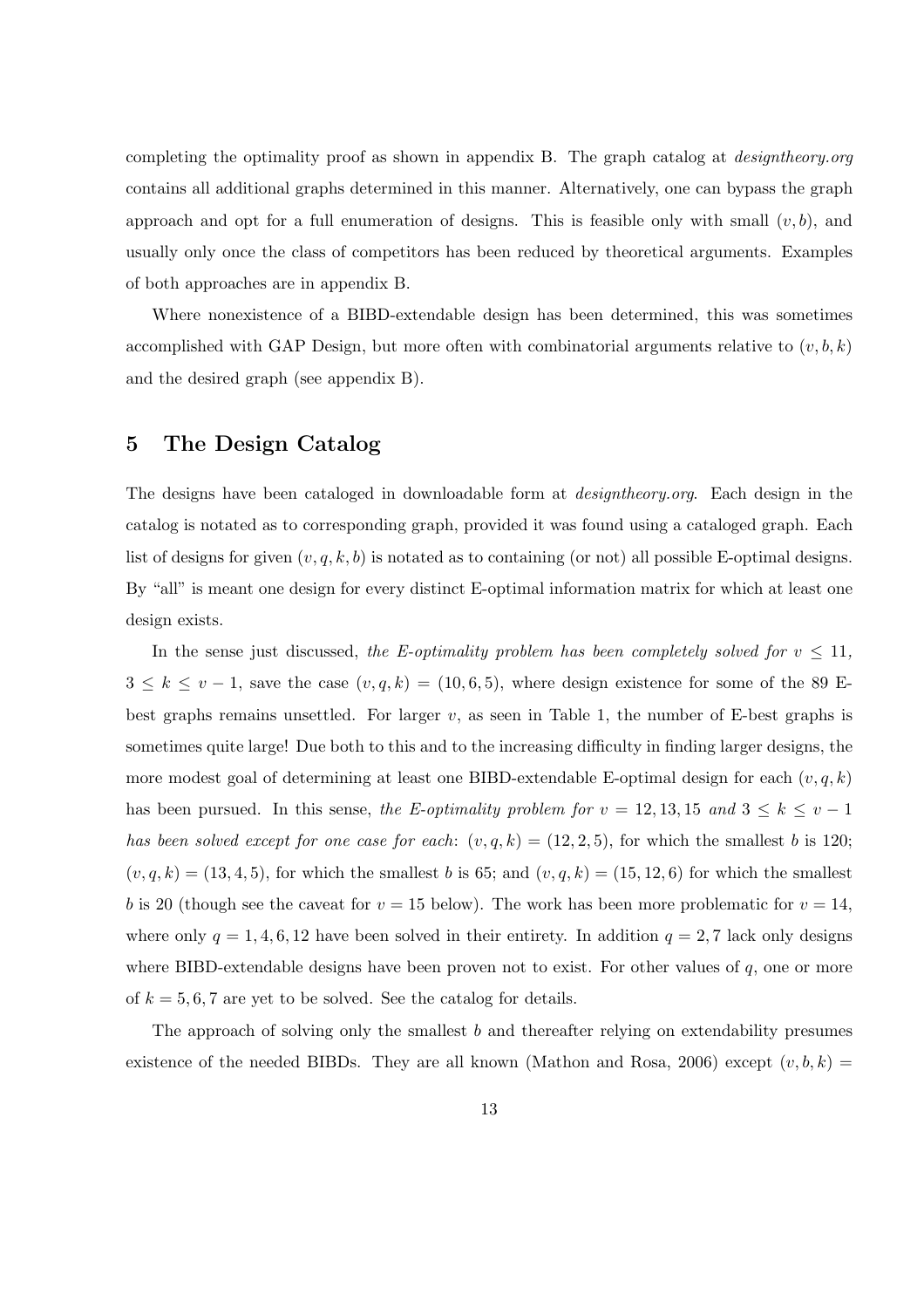$(15, 21, 5)$ , which does not exist. Let  $b_q$  be the smallest b for  $v = 15$ ,  $k = 5$  and given q. Solution of all  $b (= b_q + 21s$  for all  $s \ge 0$ ) for  $k = 5$  and q means that a BIBD-extendable design must be found for both  $b_q$  and  $b_q + 21$ . While  $b_q$  has been solved in every case,  $b_q + 21$  has been solved only for  $q = 12$ . Thus as of this writing there is a single design missing for  $v = 15$ ,  $k = 5$  and each of  $q = 2, 4, 6, 8, 10.$ 

The catalog contains all designs with  $q \neq 0$  as described for  $k = 3, \ldots, \lfloor \frac{n}{2} \rfloor$  $\frac{v}{2}$  and  $k = v - 2$ . Omission of  $k = v-1$  is because  $p = 0 \Rightarrow q = 0$  (and a BIBD exists). For other  $k > \frac{1}{2}$  $\frac{v}{2}$  all E-optimal designs are found as the complements of all E-optimal designs with block size  $v - k$ ; discrepancy matrices for a design and its complement are based on the same graph. Complementation fails only when the design with smaller  $k$  would be single-replicate and thus disconnected; for these few cases the larger k designs are cataloged.

Block size  $k = 2$  stands apart from other  $k < v$  in that the bounds of corollary 3 often fail to eliminate even unequally replicated competitors relative to the best equireplicate designs. Now consider, the adjacency matrix of any regular graph is equivalent to a block design with  $k = 2$ : g edges connecting vertices i and i' correspond to g blocks containing treatments i and i'. Given v, b, k = 2, q,  $\lambda$ , and an E-best discrepancy matrix  $\Delta$ , the adjacency matrix  $\Delta + \lambda$  corresponds to an E-optimal block design within the binary, equireplicate subclass  $\mathcal{D}_0(v, b, k)$  of  $\mathcal{D}(v, b, k)$ . All discrepancy matrices found here have all entries  $\geq -1$ , so this method fails to produce a design only if  $\lambda = 0$  and at least one  $\delta_{ii'} = -1$  for every E-best discrepancy matrix. Wherever this occurs, the list of graphs has been extended beyond the E-best as needed until a discrepancy matrix with all nonnegative entries results. Thus the graph catalog completely solves the E-optimality problem for  $k = 2$  and  $v \le 15$  relative to  $\mathcal{D}_0(v, b, k)$ .

#### 6 Discussion

One accomplishment of this paper is the near-complete solution to the E-optimal block design problem for  $v \leq 15$ . Having the corresponding catalog of designs online changes accessibility for experimentalists to a wide variety of useful designs from highly problematic to trivial. Existing catalogs are paper bound, dispersed in journals, and far from comprehensive in not covering all b and  $k$  possibilities for a range of  $v$ .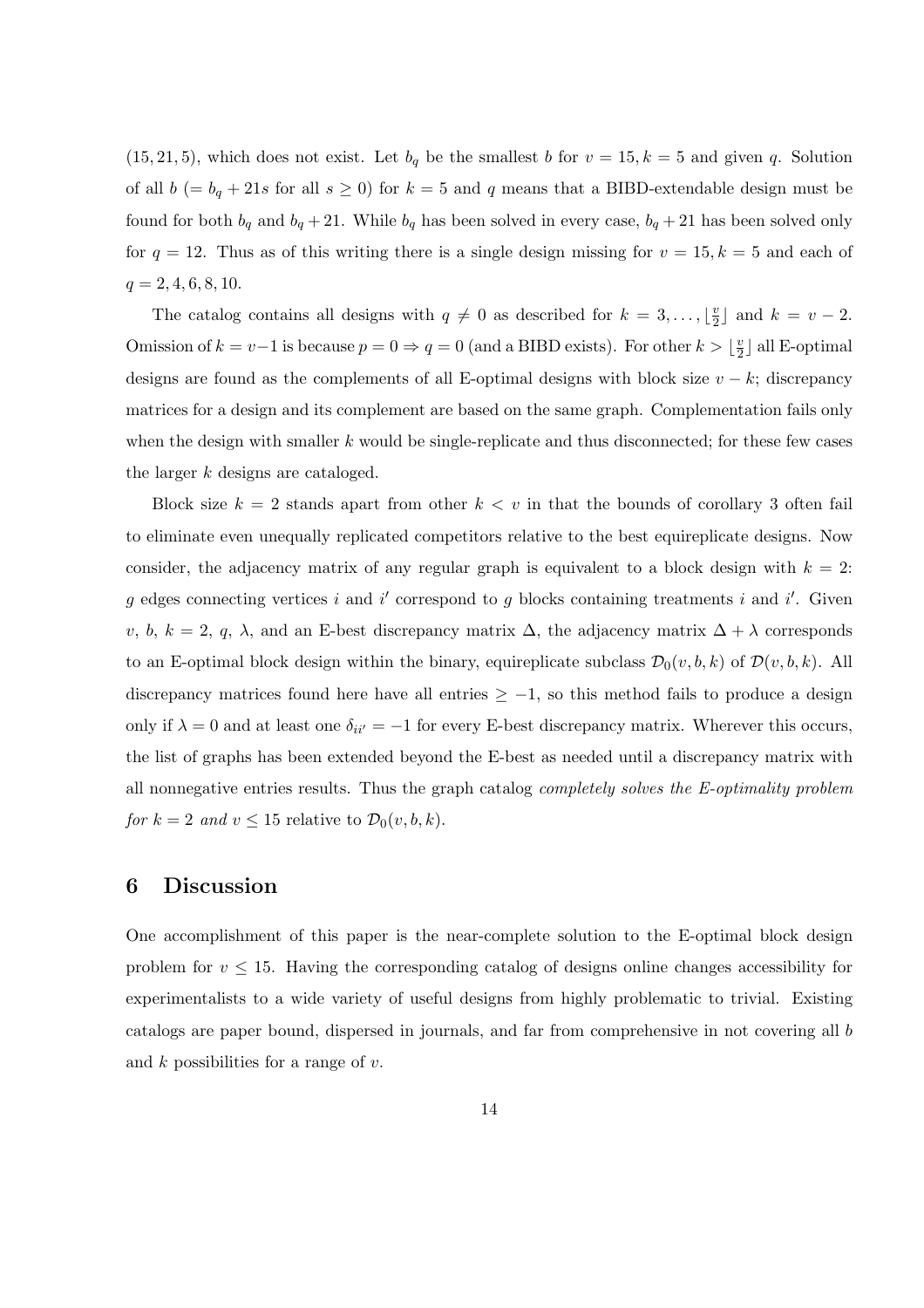But mathematical optimality is not the entire story for good designs in experimental practice. The weakness of the E-criterion, and of A-, of D-, and others, is that they reduce a high-dimensional problem involving many variances and covariances to a single number. In doing so, they fail to capture the richness of the many forms of information available in the many competing designs from which a selection will be made.

The A-criterion (minimize average variance) is especially vulnerable on this point, in that it usually points to designs based on a single graph as being "best." This is akin to many routine statistical problems comparing distributions: sometimes the mean is an appropriate comparative measure, sometimes it is sharply misleading, and rarely (other than in theory) does it capture all the relevant aspects of the problem. For choice of block design, there is a (typically ill-specified) distribution of contrasts of interest with associated variances that are functions of the design. The problem is to "optimize" that distribution. The mean may do that, but it may not. In any case, small differences in the mean are usually less meaningful than are other aspects of the distribution.

To clarify the dimensionality problem, consider what it means for one design to dominate another. Design  $d_1$  dominates  $d_2$  if  $C_{d_1} \neq C_{d_2}$  and  $d_1$  estimates every contrast with variance no greater than that achieved by  $d_2$ :  $l'C_{d_1}^{-1}l \leq l'C_{d_2}^{-1}l$  for every contrast vector  $l \Leftrightarrow C_{d_1} - C_{d_2}$  is nonnegative definite. No nonzero matrix with zero trace can be nonnegative definite, so:

### LEMMA 7 If  $d_1$  and  $d_2$  are binary, then  $d_1$  does not dominate  $d_2$ .

Since there is no dominant design, an *optimal* design will be one which performs well when evaluated from several relevant perspectives, which can include any of (i) one or more formal optimality criteria, (ii) reflection of treatment structure in variances of contrasts, and even (iii) simplicity of interpretation. Many of the E-best discrepancy matrices (including examples 1 and 3) can be written in a block partitioned form with completely symmetric submatrices on the diagonal and constant submatrices off-diagonal, affording simplicity in the collection of variances. For instance, the design of example 3 will estimate elementary contrasts  $\tau_i - \tau_{i'}$  with three distinct variances, corresponding to within and between the two groups of sizes 4 and 7 defined by  $\Delta$ . The best RGD(1) produces five distinct variances for these contrasts in no discernible pattern.

An advantage of the E-approach as developed here is the revealing of many available information structures. Being E-optimal, they tend to behave very well with respect to the A-criterion (typically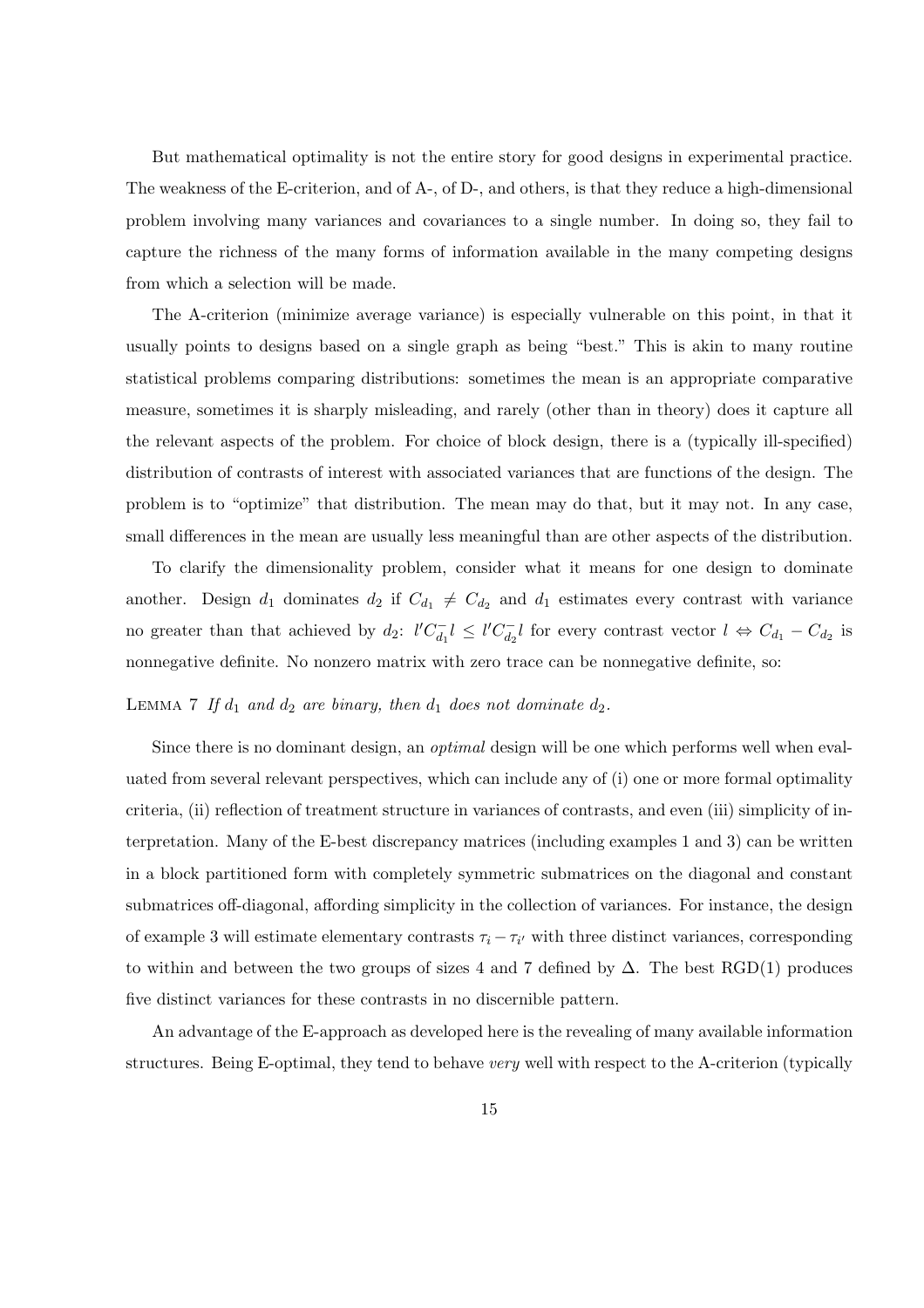A-efficiency > 99%, and < 98% only for b and k both small; see Table 2 for definitions and specific values). Thus the E-criterion, easier to apply (by virtue of the results here), is also a highly effective proxy for A that offers more design choices. Users can browse the catalogs of matrices and designs, weighing the relative merits of competing designs for the experiment at hand. Alternatively, an experimenter could propose a discrepancy matrix (and tackle the corresponding design construction problem). As discrepancy matrices, with the constants  $(v, b, k)$ , carry all of the information in binary, equireplicate designs, those found here provide standards against which any proposed alternative can be compared for performance in terms of (i)-(iii) above.

As stated in section 1, the work here is for n a multiple of v, covering a large majority of applications. When this does not hold, equireplication is not possible, nor is the decomposition (3) for  $\Delta_d$ of form (4). It is also known that E-optimal block designs in this case need not be binary (Morgan and Uddin, 1995). Work is in progress for approaching unequally replicated designs through lemma 2, but the route is not through regular graphs. Small cases can be solved enumeratively if restricted to binary designs; a catalog for  $v + b \le 16$  can be found at *designiheory.org.* 

Finally, the John-Mitchell conjecture is no longer generally viable for E-optimality. Constantine (1986) provided the first counterexample, for  $(v, b, k) = (54, 135, 2)$ . Bagchi (1994) then found designs for  $v \ge 26$ ,  $v \equiv 2 \pmod{4}$  which are E-better then RGD(1)s. The combinations found here for which no E-best graph is 1-regular are  $(v, q) = (7, 2), (11, 4), (12, 3), (13, 4), (13, 6), (14, 3),$  $(14, 5)$ , and  $(15, 4)$ , comprising many values of k and infinitely many b for which RGD(1)s must be E-inferior. The relative improvement is reflected in the ratios of e-values for these graphs relative to the best of the 1-regular graphs: respectively 1.25, 1.40, 1.53, 1.38, 1.30, 1.41, 1.53, 1.62. For 27 other pairs  $(v, q)$  with  $v \le 15$ , 1-regular graphs are not uniquely E-best (see Table 1). Many authors (e.g. Jacroux, 1985; Cheng and Constantine, 1986; Cheng, 1992) have worked to show optimality and high efficiency for RGD(1)s, and this paper does not contradict those results. What this paper says is that there are often many good designs other than  $\text{RGD}(1)$ s, that a view of optimality that extends beyond minimization of a single criterion will in any case lead to consideration of designs other than RGD(1)s, and that such a view is necessary for skillful practice in the art of designing an experiment. Moreover, routine statistical application requires that designs be readily available, a requirement the online catalog addresses.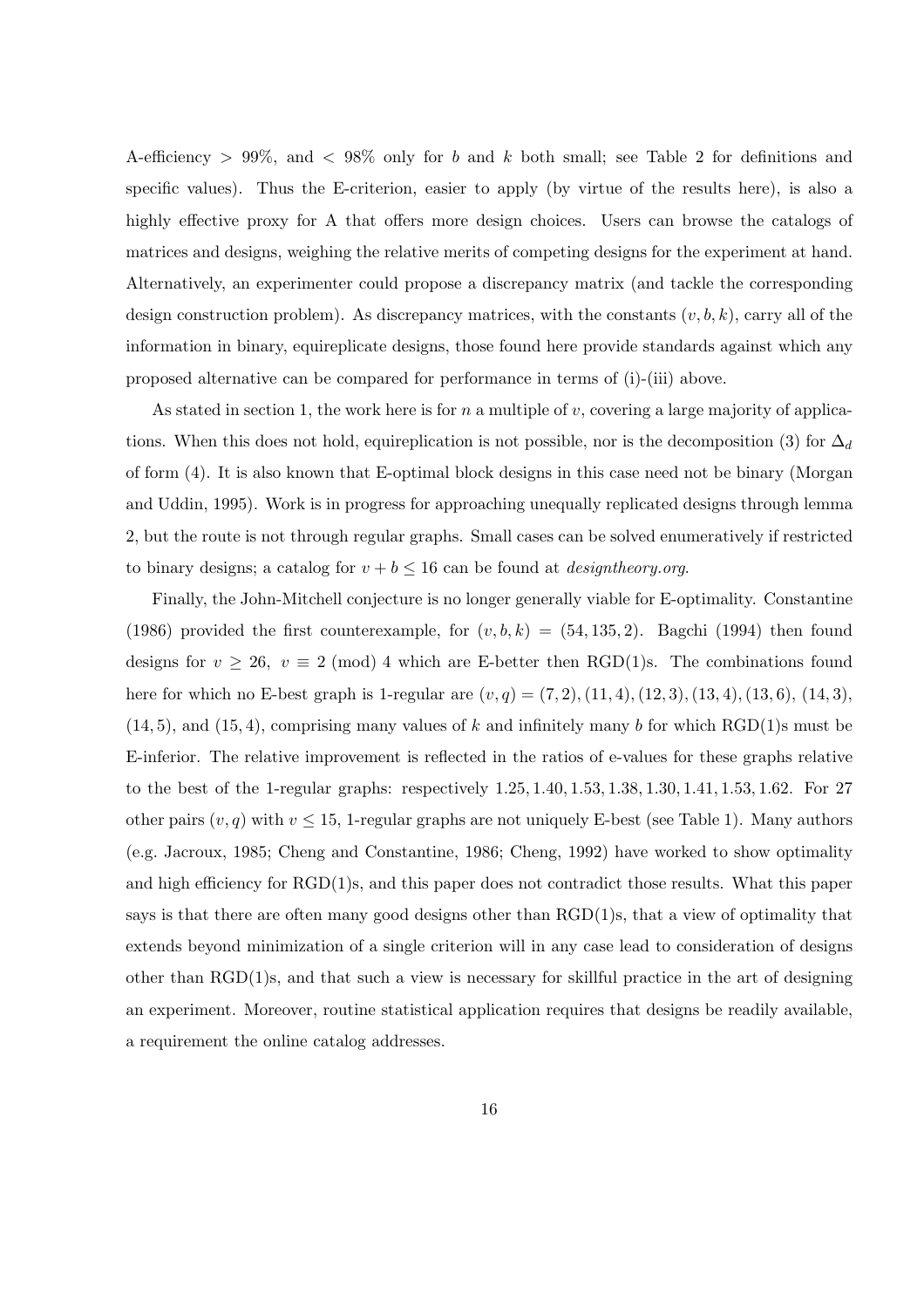#### A Bounds for the e-value of  $\Delta_d$

As noted earlier, lemma 2 can be applied to any symmetric, nonnegative definite matrix with zero row sums. The nonnegative condition can be set aside to bound the smallest eigenvalue other than one zero. Write  $C_d = \frac{v\lambda + q}{k}$  $\frac{k+q}{k}(I-\frac{1}{v})$  $(\frac{1}{v}J)-\frac{1}{k}\widetilde{\Delta}_d$  where  $\widetilde{\Delta}_d=\Delta_d-\frac{q}{v}$  $\frac{q}{v}J = ((\tilde{\delta}_{dii'}))$ . Corollary 4 says work can proceed using  $\tilde{\Delta}_d$  rather than  $C_d$ , freeing the problem from dependence on b, k, and  $\lambda$ . Minimizing the e-value of  $\Delta_d$  is equivalent to maximizing  $\tilde{e}_{d1}$ , the smallest eigenvalue (after setting one zero aside) of  $-\tilde{\Delta}_d$ . Analogous to part (iii) of corollary 3,  $\tilde{e}_{d1} \le -v(\sum)$  $\sum_{i\in H} \tilde{\delta}_{dii} + 2 \sum \sum_{i\leq i\leq H} \tilde{\delta}_{dii'})/h(v$ h), which provides a bound for examining feasibility of individual discrepancy values. For instance, taking  $h = 2$ , if some  $\delta_{di} = 2$  then this inequality reduces to  $\tilde{e}_{d1} \leq 2(q - v)/(v - 2)$ . Since e-value  $= -\tilde{e}_{d1}$ , existence of a 1-regular graph with e-value less than  $2(v - q)/(v - 2)$  eliminates  $\delta_{di} = 2$ from consideration. This (and similar arguments for negative discrepancies) is the technical reason the search strategy in section 3 begins with  $m = 1$ .

## B Optimality in the full class

Equation 3 says that a design with E-best discrepancy matrix is E-optimal over all equireplicate, binary designs. Remaining competitors are eliminated using corollary 3(i):

$$
\mu_{d1} \le \left(\frac{v}{v-1}\right) \frac{(r-1)(k-1)}{k} \text{ for any unequally replicated design} \tag{5}
$$

$$
\mu_{d1} \leq \left(\frac{v}{v-1}\right) \frac{r(k-1)-2}{k} \text{ for any nonbinary design.}
$$
\n(6)

For  $k > 2$ , the bound (6), used in lemma 6, is at least as large as (5). In every tabled case for  $v \le 15$ and  $k > 2$ , the BIBD-extendable designs exceed bound (6). Let  $d^* \in \mathcal{D}(v, b^*, k)$  be one of the tabled, BIBD-extendable designs, and let  $\tilde{d} \in D(v, \tilde{b}, k)$  be a BIBD. Writing  $\bar{b} = b + \tilde{b}$ , let  $\bar{d}^* \in \mathcal{D}(v, \bar{b}, k)$ denote the design whose blocks are the  $\bar{b}$  blocks of  $d^*$  and  $\tilde{d}$  together. Suppose there is a nonbinary (or unequally replicated) design  $\bar{d} \in \mathcal{D}(v, \bar{b}, k)$  for which  $\mu_{\bar{d}1} > \mu_{\bar{d}^*1}$ . Write its information matrix as  $C_{\bar{d}} = [C_{\bar{d}} - \frac{\tilde{\lambda}v}{k}]$  $\frac{\lambda v}{k} (I - \frac{1}{v})$  $(\frac{1}{v}J)] + \frac{\tilde{\lambda}v}{k}(I - \frac{1}{v})$  $(v^{\frac{1}{v}}J) = C_{\hat{d}} + \frac{\tilde{\lambda}v}{k}$  $\frac{\lambda v}{k} (I - \frac{1}{v})$  $\frac{1}{v}J$ ). Then  $C_{\hat{d}}$  is a symmetric matrix of rank  $v - 1$ , and whether or not a design exists with this information matrix, the diagonal elements of  $C_{\hat{d}}$  are those of some nonbinary (or unequally replicated) design in  $\mathcal{D}(v, b^*, k)$ . Thus (6) holds for  $\hat{d}$  and consequently  $\mu_{\hat{d}1} < \mu_{d^*1}$ . But  $\mu_{\hat{d}1} = \mu_{\bar{d}1} - \frac{\tilde{\lambda}v}{k} > \mu_{\bar{d}^*1} - \frac{\tilde{\lambda}v}{k} = \mu_{d^*1}$ , a contradiction. This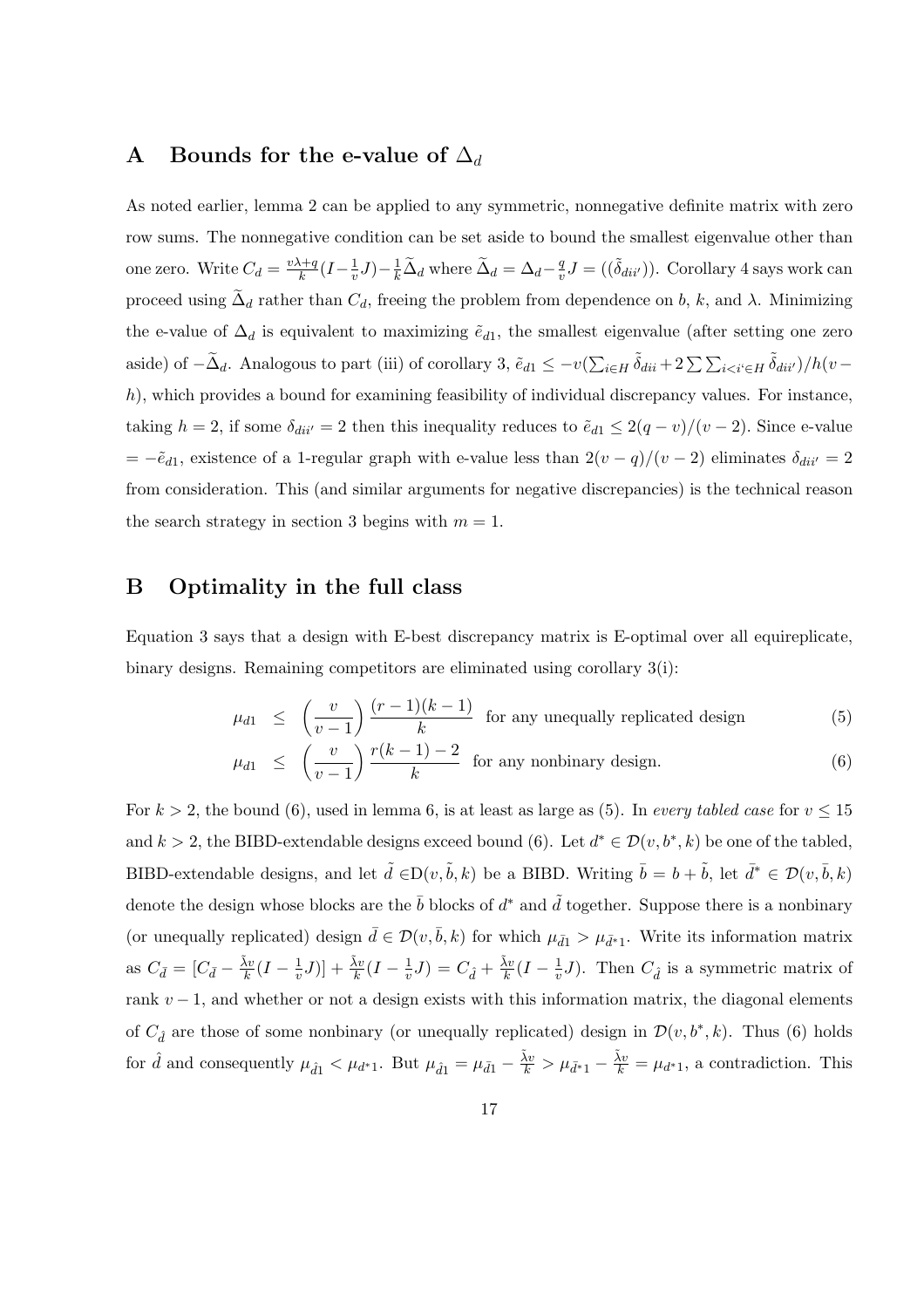completes the proof of lemma 6.

Non-extendable designs often beat (5) and (6) as well. The 7-block design in example 2, with discrepancy matrix  $\Delta_1$  of example 1, has  $\mu_{d1} = \frac{v\lambda + q - e}{k} = \frac{7(3) + 2 - 1.247}{5} = 4.35 > 4.2$ , the larger of the two bounds. Since no design exists for any discrepancy matrix that is E-better than  $\Delta_1$ , this non-extendable design is E-optimal over all of  $\mathcal{D}(7, 7, 5)$ . In other settings where no extendable design exists, more work is needed. A typical argument is shown next.

For  $(v, b, k) = (15, 10, 3)$  the associated parameters are  $(r, \lambda, q) = (2, 0, 4)$ . Here it was possible to generate all RGD(1)s. The uniquely best of these has  $\mu_{d1} = 2/3$ , surpassing neither (5) nor (6). Its dual design with  $(v, b, k) = (10, 15, 2)$  has smallest eigenvalue 1 (E-ordering is preserved in the class of equireplicate duals - see Shah and Sinha, 1989, pp. 27-8). If some pair of treatments concurs twice in an equireplicate design  $\bar{d}$  in the dual setting, then by the third part of corollary 3 with  $h = 2$ ,  $\mu_{d1} \leq 0.625 < 1$ . Thus among equireplicate duals, the best must be a RGD(1), which implies the same for equireplicate designs in  $\mathcal{D}(15, 10, 3)$ .

It remains to rule out unequally replicated designs, binary or not. Take treatment 1 to have replication 1 and notice that the largest possible value of  $C_{dii}$  is  $20/k$ . If some treatment occurs twice in the block with treatment 1, then there is a  $2 \times 2$  submatrix of  $C_d$  of the form

$$
\frac{1}{k} \begin{pmatrix} 2 & -2 \\ -2 & x \end{pmatrix}
$$
 for integer  $2 \le x \le 20$ .

Evaluating this submatrix for each  $x$  using corollary 4 rules out this possibility. For two distinct treatments in the block with treatment 1, there is a  $3 \times 3$  submatrix of the form

$$
\frac{1}{k} \begin{pmatrix} 2 & -1 & -1 \\ -1 & x & -z \\ -1 & -z & y \end{pmatrix}
$$
 for positive integers  $1 \le x \le y \le 20$  and  $z \ge \max\{1, x+y-10\}$ .

Another round of applications of corollary 4 for the  $x, y, z$  combinations completes the result.

Ruling out existence of a design with a specified discrepancy matrix is sometimes possible through computer search. When not, a frequently successful method starts with a subset of  $v_1$ treatments,  $k \le v_1 < v$ . Let  $x_i$  be the number of blocks containing i treatments from that subset. Then  $\sum_{i=1}^k x_i \leq b$ ,  $\sum_{i=1}^k ix_i = rv_1$ , and  $\sum_{i=1}^k i(i-1)x_i = \lambda v_1(v_1-1) + s$ , where s is the sum of the elements of the corresponding discrepancy submatrix. If there are no nonnegative integer solutions to this system, then there is no design. One example is  $(v, b, k) = (7, 7, 5)$  of example 2, which admits no solution for treatments  $1, \ldots, 5$  in  $\Delta_2^c$  of example 1.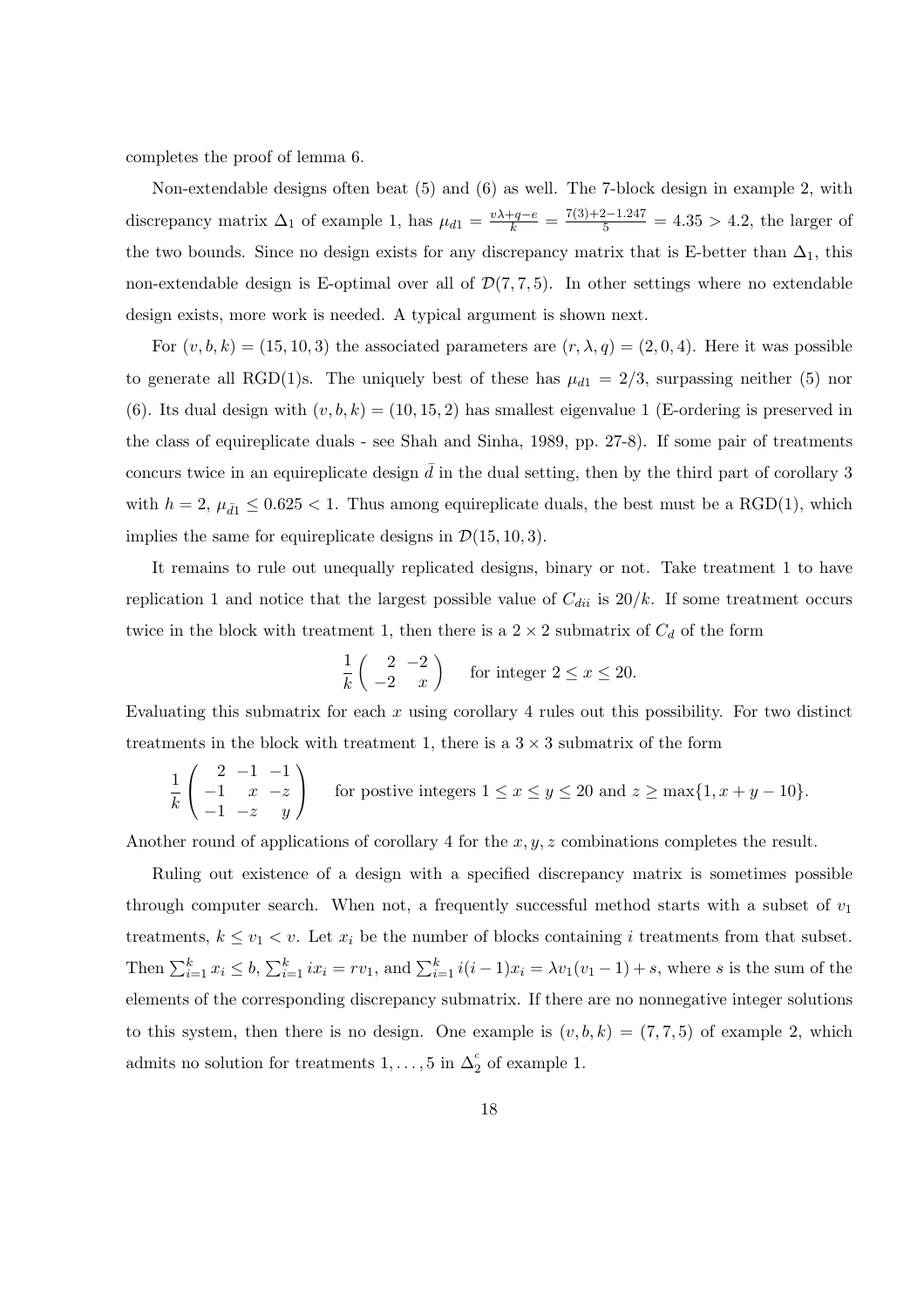#### ACKNOWLEDGEMENTS

This research was supported by the National Science Foundation. The author, also supported for six months by the U. K. Engineering and Physical Sciences Research Council, warmly acknowledges facilities and collegiality provided by Queen Mary University of London.

#### REFERENCES

BAGCHI, S. (1994). Optimality and construction of some rectangular designs. Metrika 41, 29–41.

Bailey, R. A., Cameron, P. J., Dobcsanyi, P., Morgan, J. P., and Soicher, L. H. (2006). Designs on the web. Discrete Mathematics, to appear.

Box, G. E. P., HUNTER, J. S. AND HUNTER, W. G. (2005). Statistics for Experimenters, 2nd edition. Springer-Verlag, New York.

Bose, R. C. (1939). On the construction of balanced incomplete block designs. Ann. Eugenics 9, 353–399.

Chakrabarti, M. C. (1962). Mathematics of Design and Analysis of Experiments. Asia Publishing House, Bombay.

CHENG, C.-S. (1980). On the E-optimality of some block designs. J. Roy. Statist. Soc. Ser. B 42, 199–204.

CHENG, C.-S. (1992). On the optimality of  $(M.S)$ -optimal designs in large systems. Sankhy $\bar{a}$  Ser. A 54, 117–125.

Cheng, C.-S. and Constantine, G. M. (1986). On the efficiency of regular generalized line graph designs. J. Statist. Plann. Inference 15, 1–10.

Constantine, G. M. (1986). On the optimality of block designs. Ann. Inst. Statist. Math. 38, 161–174.

DEAN, A. AND VOSS, D. (1999). *Design and Analysis of Experiments*. Springer-Verlag, New York. Fisher, R. A. (1937). The Design of Experiments. Oliver and Boyd, Edinburgh.

JACROUX, M. (1980a). On the E-optimality of regular graph designs. J. Roy. Statist. Soc. Ser. B 42, 205–209.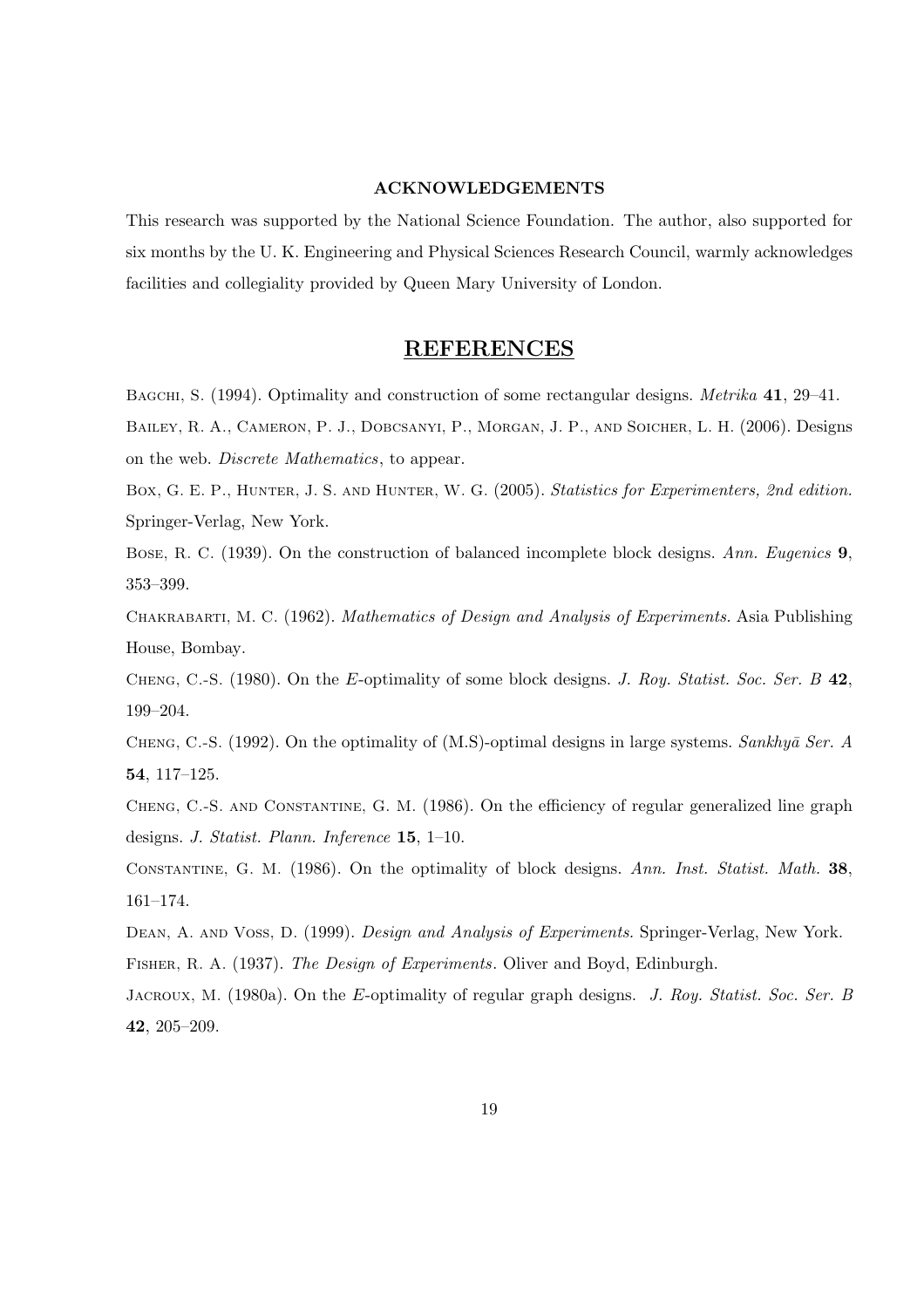Jacroux, M. (1980b). On the determination and construction of E-optimal block designs with unequal number of replicates. Biometrika 67, 661–667.

JACROUX, M. (1985). Some sufficient conditions for the type I optimality of block designs. J. Statist. Plann. Inf. 11, 385–396.

JOHN, J. A. AND MITCHELL, T. J. (1977). Optimal incomplete block designs J. Roy. Statist. Soc. Ser. B 39, 39–43.

JOHN, J. A. AND WILLIAMS, E. R. (1995). Cyclic and Computer Generated Designs, 2nd edition. Monographs on Statistics and Applied Probability, 38. Chapman & Hall, London.

Kuehl, R. O. (2000). Design of Experiments: Statistical Principles of Research Design and Analysis Brooks/Cole, Pacific Grove.

KIEFER, J. (1975). Construction and optimality of generalized Youden designs. In A Survey of Statistical Design and Linear Models, Ed. J.N. Srivastava, pp. 333-353. North-Holland, Amsterdam. MATHON, R. AND ROSA, A. (2006). 2- $(v, k, \lambda)$  designs of small order. In The CRC Handbook of Combinatorial Designs, 2nd edition, Ed. C. J. Colbourn and J. H. Dinitz, pp. 25–58. CRC Press, Boca Raton.

Morgan, J. P. AND UDDIN, N. (1995). Optimal, non-binary, variance balanced designs. Statist. Sinica 5, 535-546.

OEHLERT, G. W. (2000). A First Course in Design and Analysis of Experiments. Freeman, New York.

Shah, K. R. and Sinha, B. K. (1989). Theory of optimal designs. Lecture Notes in Statistics, 54. Springer-Verlag, New York.

SOICHER, L. H. (2003). The DESIGN package for GAP. *designtheory.org/software/gap\_design*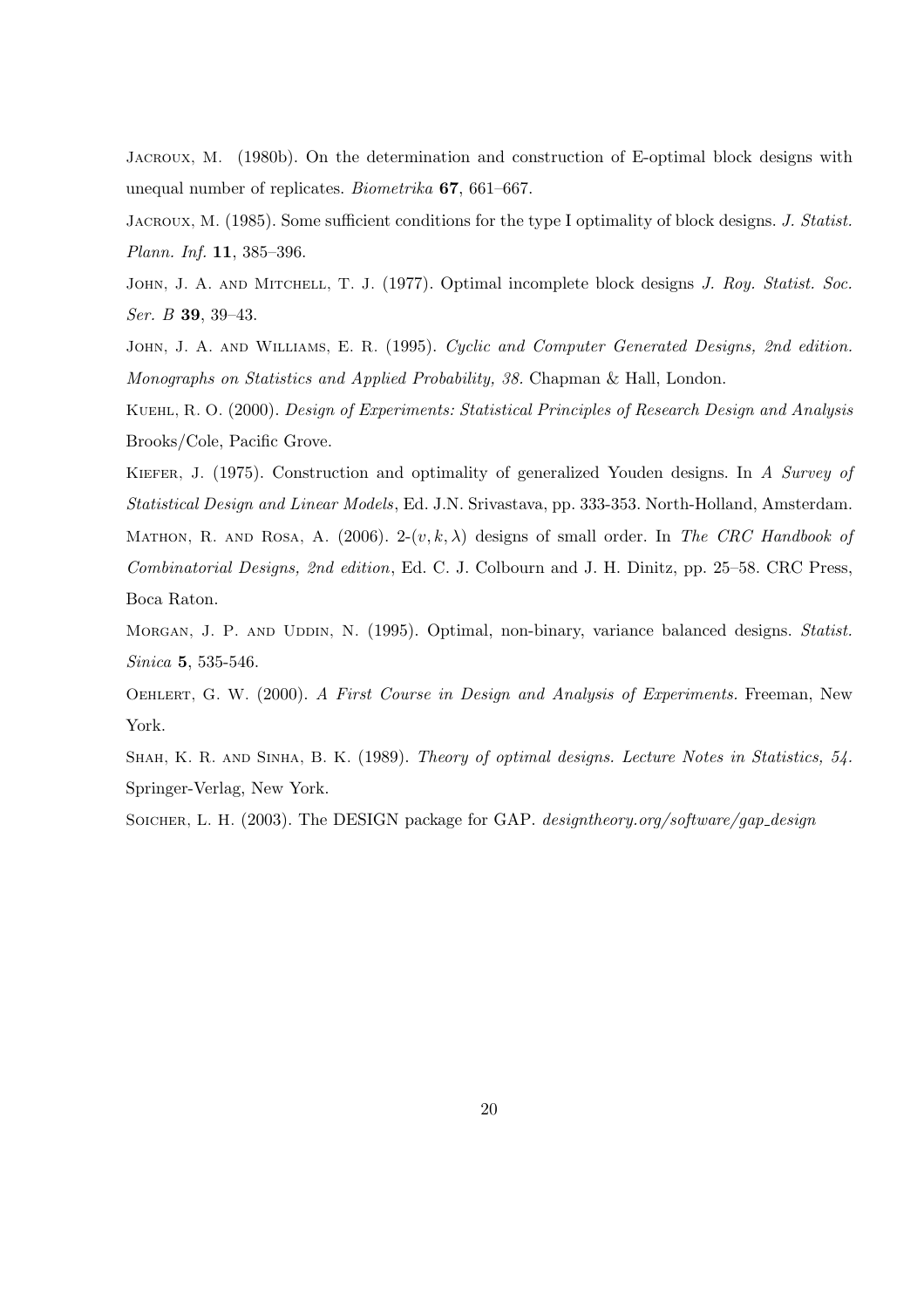| $\boldsymbol{v}$ | q               | $#$ E-best Graphs                          | $(1, 2, 2^c, 3^c)$<br>#( |
|------------------|-----------------|--------------------------------------------|--------------------------|
| 4                | $\overline{1}$  | $\overline{2}$                             | (1,0,1,0)                |
|                  | $\overline{2}$  | $\mathbf{1}$                               | 1, 0, 0, 0               |
| $\overline{5}$   | $\overline{2}$  | $\overline{1}$                             | $\overline{1,0,0,0}$     |
| $\overline{6}$   | $\overline{1}$  | $\overline{3}$                             | (1,0,2,0)                |
| $\boldsymbol{6}$ | $\frac{2}{3}$   | $\frac{2}{1}$                              | 1, 0, 1, 0               |
|                  |                 |                                            | $1,0,0,0$                |
|                  | $\overline{4}$  | $\mathbf{1}$                               | 1, 0, 0, 0               |
| 7                | $\overline{2}$  | $\overline{1}$                             | [0,0,1,0)                |
|                  | $\overline{4}$  | $\mathbf{1}$                               | 1, 0, 0, 0               |
| 8                | $\overline{1}$  | $\overline{5}$                             | 1, 0, 4, 0               |
|                  |                 | $\overline{2}$                             | 1, 0, 1, 0               |
|                  | $\frac{2}{3}$   | 6                                          | 2,0,4,0                  |
|                  | $\overline{4}$  | $\mathbf{1}$                               | 1, 0, 0, 0               |
|                  | $\overline{5}$  | $\mathbf{1}$                               | (1,0,0,0)                |
|                  | 6               | $\mathbf{1}$                               | 1, 0, 0, 0               |
| $\overline{9}$   | $\overline{2}$  | $\overline{1}$                             | 1, 0, 0, 0)              |
|                  | $\overline{4}$  | 13                                         | (4, 0, 9, 0)             |
|                  | 6               |                                            |                          |
|                  |                 | $\mathbf{1}$                               | 1, 0, 0, 0               |
| 10               | $\overline{1}$  | 7                                          | 1, 0, 6, 0               |
|                  | $\frac{2}{3}$   |                                            | $\left(1,0,1,0\right)$   |
|                  |                 | $\begin{array}{c} 2 \\ 7 \\ 3 \end{array}$ | 1, 0, 6, 0               |
|                  | $\overline{4}$  |                                            | 1, 0, 2, 0               |
|                  | $\overline{5}$  | $\mathbf{1}$                               | (1,0,0,0)                |
|                  | 6               | 89                                         | (6, 26, 5, 52)           |
|                  | 7               | $\mathbf{1}$                               | (1,0,0,0)                |
|                  | 8               | $\mathbf{1}$                               | [1, 0, 0, 0]             |
| $\overline{11}$  | $\overline{2}$  | $\overline{1}$                             | (1,0,0,0)                |
|                  | $\overline{4}$  | $\mathbf 1$                                | (0, 0, 1, 0)             |
|                  | 6               | 8                                          | (1, 0, 7, 0)             |
|                  | 8               | $\overline{1}$                             | [1, 0, 0, 0]             |
| $\overline{12}$  | $\overline{1}$  | $\overline{11}$                            | (1,0,10,0)               |
|                  | $\frac{2}{3}$   | $\overline{c}$                             | $(\dot{1},0,1,0)$        |
|                  |                 | $\overline{4}$                             | (0,0,4,0)                |
|                  | $\overline{4}$  | 17                                         | 1, 0, 16, 0)             |
|                  | $\overline{5}$  | 56                                         | (7,0,49,0)               |
|                  | 6               | $\mathbf{1}$                               | (1,0,0,0)                |
|                  | 7               | 480                                        | (15, 101, 55, 309)       |
|                  | 8               | $\mathbf{1}$                               | (1,0,0,0)                |
|                  | 9               | $\mathbf{1}$                               | 1, 0, 0, 0)              |
|                  | $10\,$          | 1                                          | $\left(1,0,0,0\right)$   |
| $\overline{13}$  | $\overline{2}$  | $\overline{1}$                             | (1,0,0,0)                |
|                  | $\overline{4}$  | $\mathbf{1}$                               | (0,0,1,0)                |
|                  | 6               | $\mathbf{1}$                               | (0,0,1,0)                |
|                  | 8               | 18                                         | (2,0,16,0)               |
|                  | 10              | 1                                          | (1,0,0,0)                |
| 14               | 1               | 15                                         | 1, 0, 14, 0)             |
|                  |                 | $\overline{\mathbf{c}}$                    | (1,0,1,0)                |
|                  | $\frac{2}{3}$   | $\mathbf{1}$                               | $\left(0,0,1,0\right)$   |
|                  | $\overline{4}$  | $\mathbf{1}$                               | (1,0,0,0)                |
|                  | $\overline{5}$  | $\mathbf{1}$                               | $\left(0,0,1,0\right)$   |
|                  | 6               | $\overline{4}$                             | (1,0,3,0)                |
|                  | $\overline{7}$  | $\mathbf 1$                                | (1,0,0,0)                |
|                  | 8               | 2213                                       | (21, 158, 198, 1836)     |
|                  | $9\phantom{.0}$ | 24                                         | (2,0,22,0)               |
|                  | 10              | 11                                         | (6,0,5,0)                |
|                  | 11              | $\mathbf 1$                                | [1, 0, 0, 0]             |
|                  | 12              | 1                                          |                          |
|                  |                 |                                            | [1, 0, 0, 0]             |
| 15               | $\overline{2}$  | 1                                          | (1,0,0,0)                |
|                  | $\sqrt{4}$      | 16                                         | (0,0,16,0)               |
|                  | $\,6$           | 234                                        | $(\mathbf{7},0,227,0)$   |
|                  | 8               | 19                                         | (2,0,17,0)               |
|                  | 10              | $\mathbf 1$                                | (1,0,0,0)                |
|                  | 12              | $\mathbf{1}$                               | (1,0,0,0)                |

Table 1: Number of E-best graphs by type